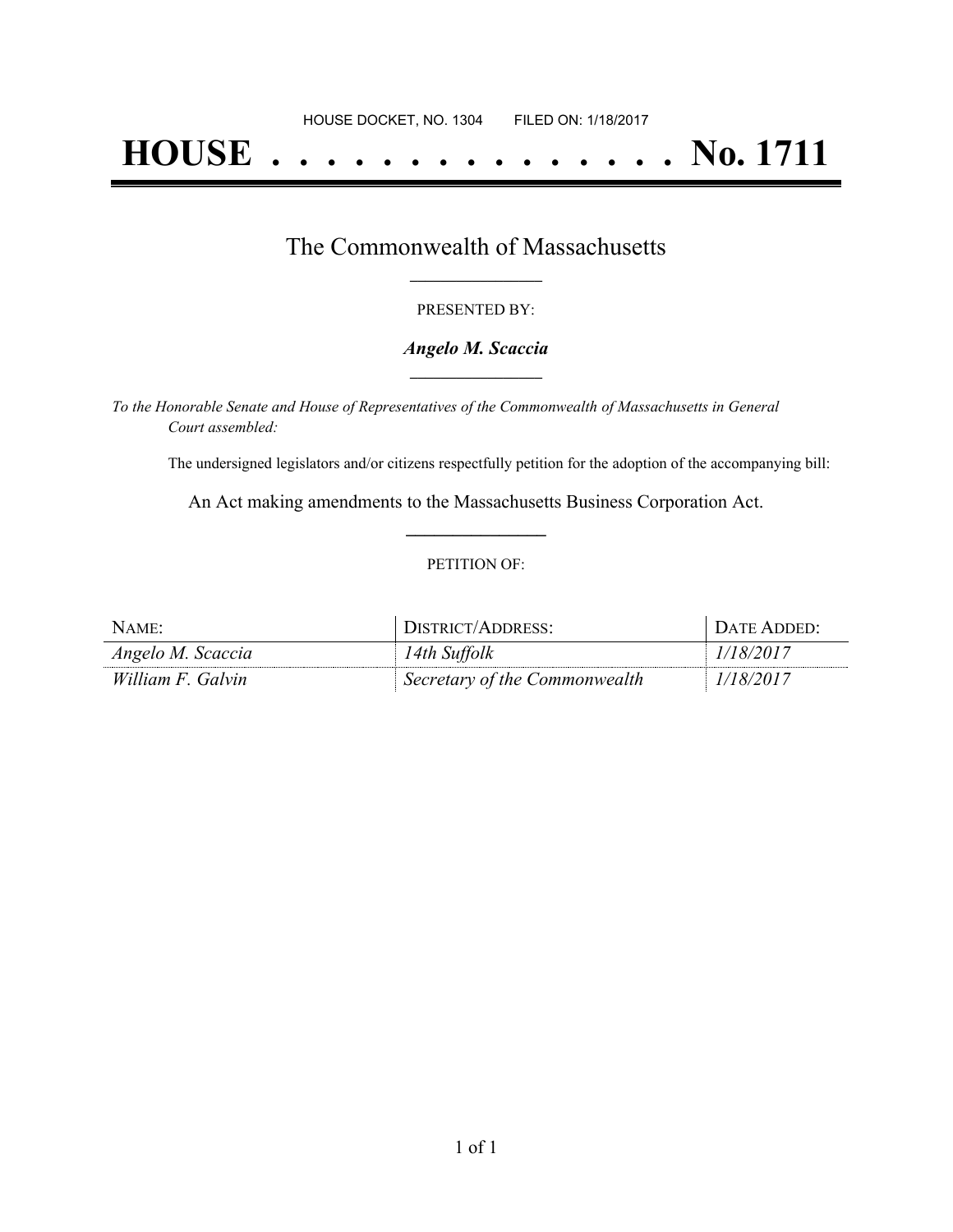## HOUSE DOCKET, NO. 1304 FILED ON: 1/18/2017

# **HOUSE . . . . . . . . . . . . . . . No. 1711**

By Mr. Scaccia of Boston, a petition (accompanied by bill, House, No. 1711) of Angelo M. Scaccia and William F. Galvin (Secretary of the Commonwealth) for legislation to further regulate business corporations. State Administration and Regulatory Oversight.

# The Commonwealth of Massachusetts

**In the One Hundred and Ninetieth General Court (2017-2018) \_\_\_\_\_\_\_\_\_\_\_\_\_\_\_**

**\_\_\_\_\_\_\_\_\_\_\_\_\_\_\_**

An Act making amendments to the Massachusetts Business Corporation Act.

Be it enacted by the Senate and House of Representatives in General Court assembled, and by the authority *of the same, as follows:*

| $\mathbf{1}$   | SECTION 1. Section $1.24(d)(1)$ of chapter 156D is hereby amended by deleting the                    |
|----------------|------------------------------------------------------------------------------------------------------|
| 2              | words "of the articles of correction" and inserting in their place the following words: on which     |
| 3              | the articles of correction were filed.                                                               |
| $\overline{4}$ | SECTION 2. Section 1.26 of chapter 156D is hereby amended by deleting the words                      |
| 5              | "after the return of the document to" in the second sentence and inserting in their place the        |
| 6              | following words: after the secretary of state has given the notice required by section $1.25(c)$ in. |
| 7              | SECTION 3. Section 1.40(a) of chapter 156D is hereby amended as follows:                             |
| 8              | By inserting the words "and series" after the words "shares of all classes" in the                   |
| 9              | definition of "Authorized shares"                                                                    |
| 10             | By inserting the words "any or all of" in the first sentence of the definition of                    |
| 11             | "Distribution" after the words "benefit of" and before the words "its shareholders"                  |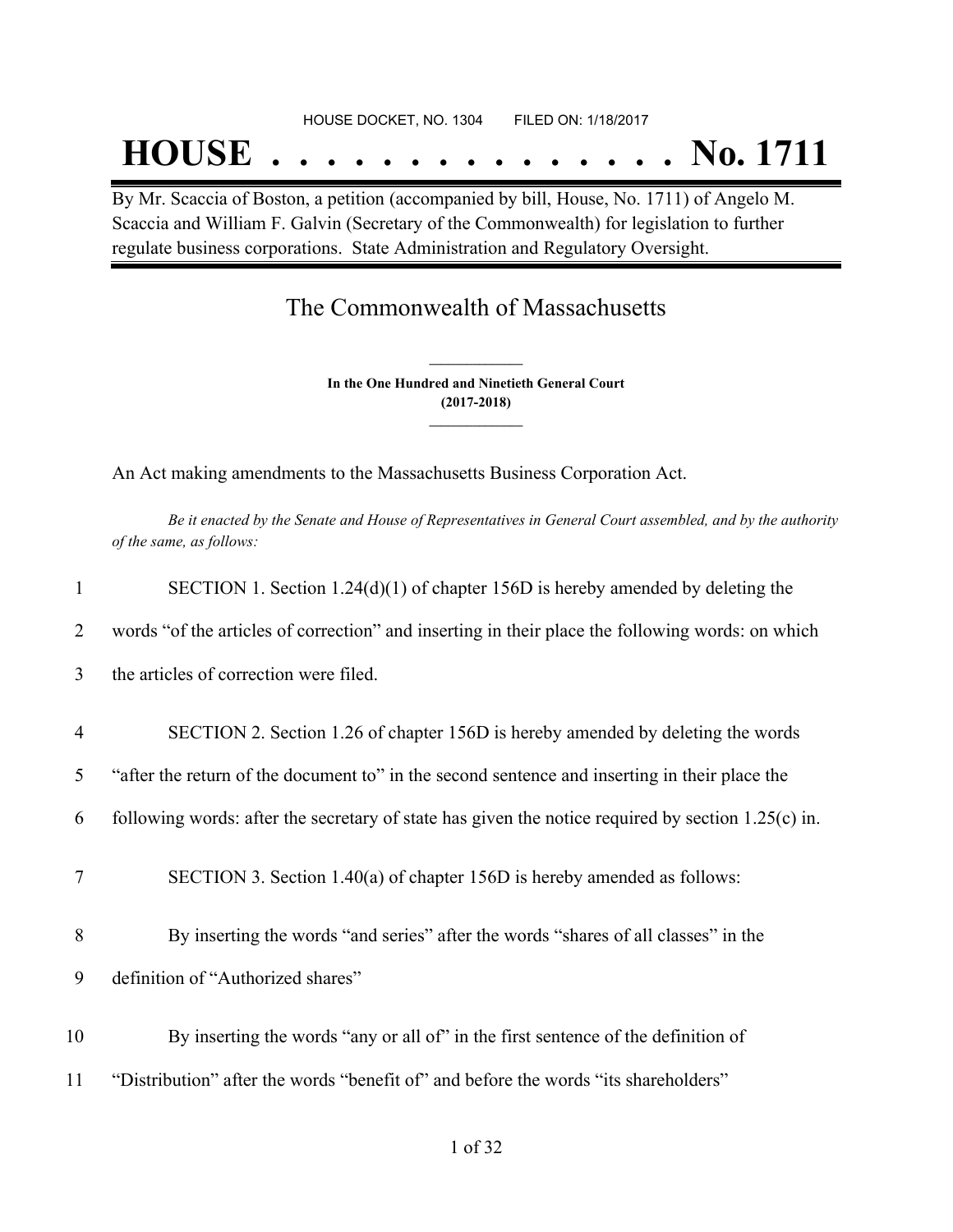| 12 | By deleting the words "filed organizational document" in the definition of "Nonfiling               |
|----|-----------------------------------------------------------------------------------------------------|
| 13 | entity" and inserting in their place the following words: public organic document                   |
| 14 | By inserting the words "or a subsequent statement of change under section 5.02" in the              |
| 15 | definition of "Principal office" after the words "annual report" and before the word "where"        |
| 16 | By deleting the phrase "appointed under chapter 156B unless the corporation has also                |
| 17 | appointed a 'secretary' or the context otherwise requires" in the definition of "Secretary" and     |
| 18 | inserting in its place the following phrase: unless the corporation has appointed another person as |
| 19 | "clerk" to perform the functions of "secretary"                                                     |
| 20 | By deleting the definition of "Public corporation" in its entirety and replacing it with the        |
| 21 | following:                                                                                          |
| 22 | "Public corporation," any corporation to which this chapter applies, and which has shares           |
| 23 | with voting power registered under the Securities Exchange Act of 1934, as amended; provided,       |
| 24 | that if a corporation is subject to paragraph (b) of section 8.06 at the time it ceases to have any |
| 25 | shares with voting power so registered, such corporation shall nonetheless be deemed to be a        |
| 26 | public corporation for a period of twelve months following the time it ceased to have such shares   |
| 27 | registered.                                                                                         |
| 28 | And by adding at the end of Section 1.40(a) the following paragraph:                                |
| 29 | "Voting power" means the current power to vote in the election of directors.                        |
| 30 | SECTION 4. Section 1.41(e) of chapter 156D is hereby amended by deleting the                        |
| 31 | following words: "shown in its most recent annual report."                                          |
|    |                                                                                                     |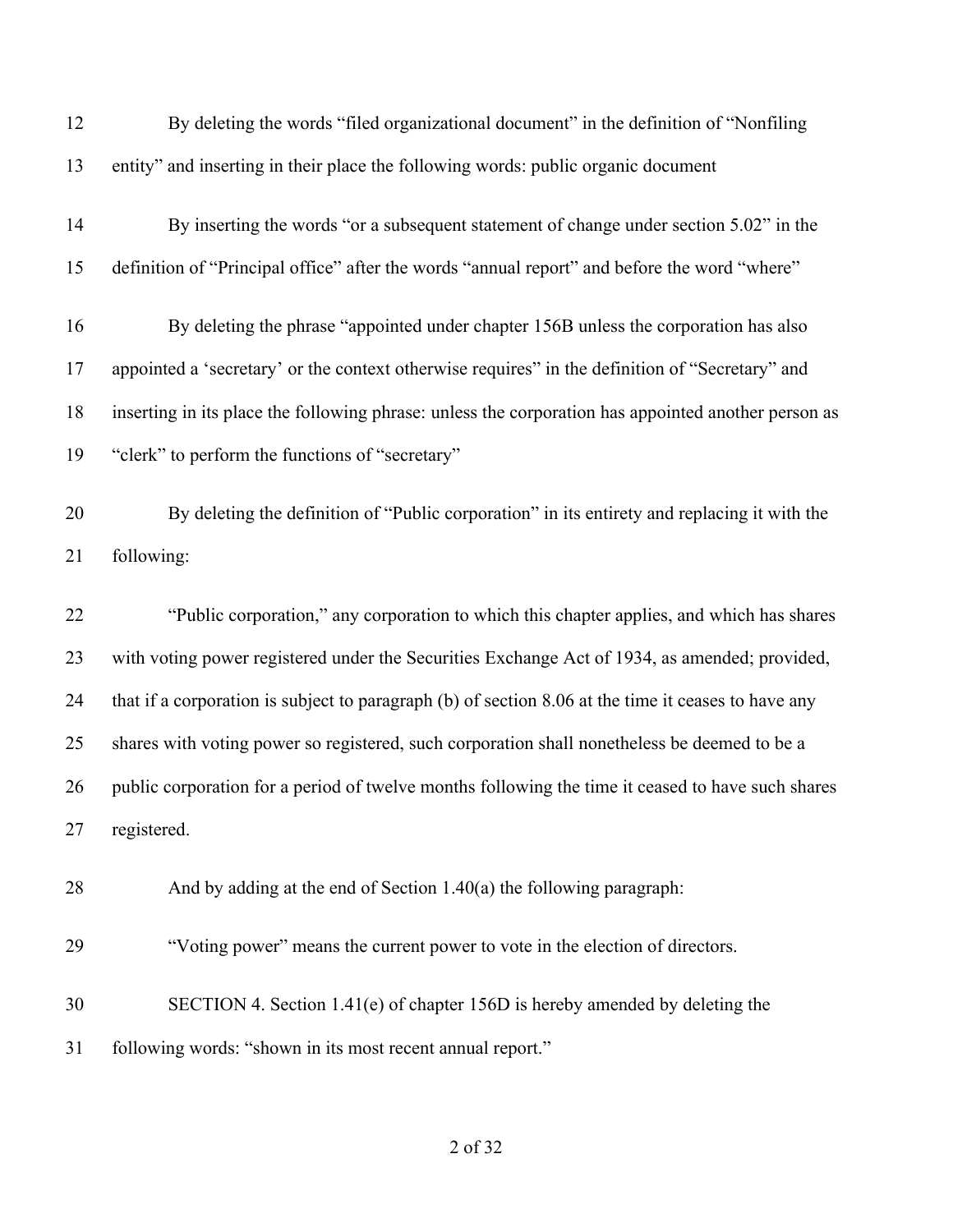SECTION 5. Section 2.02 (b)(1)(iii) of chapter 156D is hereby amended by deleting the words "or any class thereof."

| 34 | SECTION 6. Section 2.02 (b)(1)(iv) of chapter 156D is hereby amended by inserting the      |
|----|--------------------------------------------------------------------------------------------|
| 35 | words "or series" after the words "or classes" and before the words "of shares."           |
| 36 | SECTION 7. Section $2.02(b)(4)$ of chapter 156D is deleted in its entirety and replaced by |



 (4) A provision eliminating or limiting the personal liability of a director to the corporation or its shareholders for monetary damages for breach of fiduciary duty as a director notwithstanding any provision of law imposing such liability; but the provision shall not eliminate or limit the liability of a director (i) for any breach of the director's duty of loyalty to the corporation or its shareholders, (ii) for acts or omissions not in good faith or which involve intentional misconduct or a knowing violation of law, (iii) for improper distributions under 44 section 6.40, or (iv) for any transaction from which the director derived an improper personal benefit.

 SECTION 8. Section 2.05 of chapter 156D is hereby amended by deleting the word "by-laws" in each place where it appears and inserting in its place the following word: bylaws.

SECTION 9. Section 2.05(a)(2) of chapter 156D is hereby amended as follows:

 By deleting the words "the initial directors named in the articles of organization" and inserting in their place the following words: the directors, president, treasurer and secretary named in the articles of organization shall be the initial directors, president, treasurer and secretary and the initial directors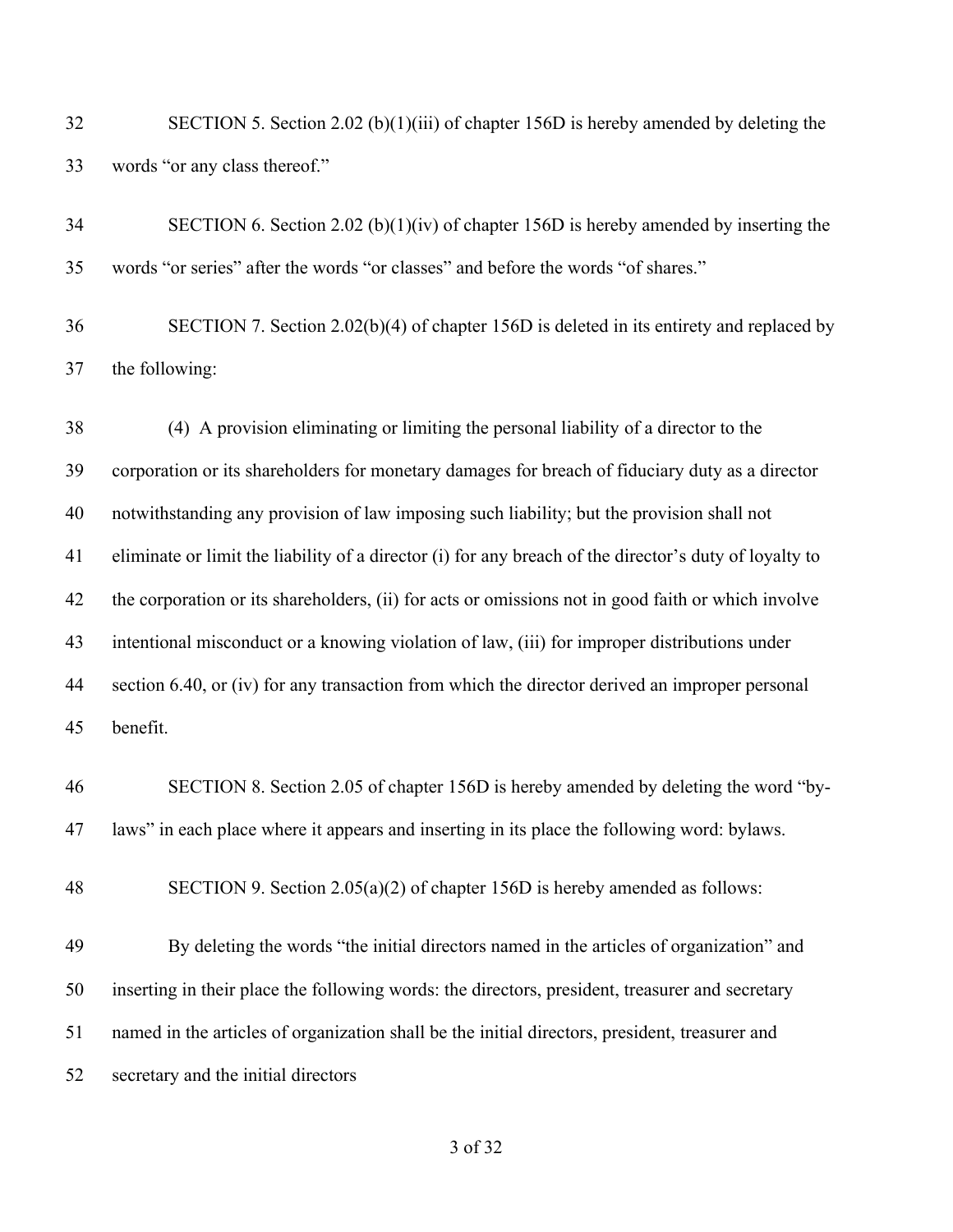| 53 | And by deleting the words "shall be elected" and inserting in their place the following             |
|----|-----------------------------------------------------------------------------------------------------|
| 54 | words: may be elected to replace the initial president, treasurer and secretary.                    |
| 55 | SECTION 10. Section 2.05(c) of chapter 156D is hereby amended by deleting the word                  |
| 56 | "and" and inserting in its place the following word: or.                                            |
| 57 | SECTION 11. Section $3.02(a)(6)$ of chapter 156D is hereby amended by deleting the                  |
| 58 | words "any other entity" and inserting in their place the following words: any other domestic       |
| 59 | business corporation, any domestic nonprofit corporation, any foreign business or nonprofit         |
| 60 | corporation or any other entity.                                                                    |
| 61 |                                                                                                     |
| 62 | SECTION 12. Section $3.02(a)(12)$ of chapter 156D is hereby amended by deleting the                 |
| 63 | words "any other corporation or entity" and inserting in their place the following words: any       |
| 64 | other domestic business corporation, domestic nonprofit corporation, foreign business or            |
| 65 | nonprofit corporation or any other entity.                                                          |
| 66 | SECTION 13. Section 3.02(b) of chapter 156D is hereby amended by deleting the word                  |
| 67 | "stock" in each place where it appears and inserting in its place the following word: shares.       |
| 68 | SECTION 14. Section $4.01(a)(1)$ of chapter 156D is deleted in its entirety and replaced            |
| 69 | by the following:                                                                                   |
| 70 | (1) shall contain the word "corporation," "incorporated," "company," or "limited" or the            |
| 71 | abbreviation "corp.," "inc.," "co.," or "ltd.," or words or abbreviations of like import in another |
| 72 | language; and                                                                                       |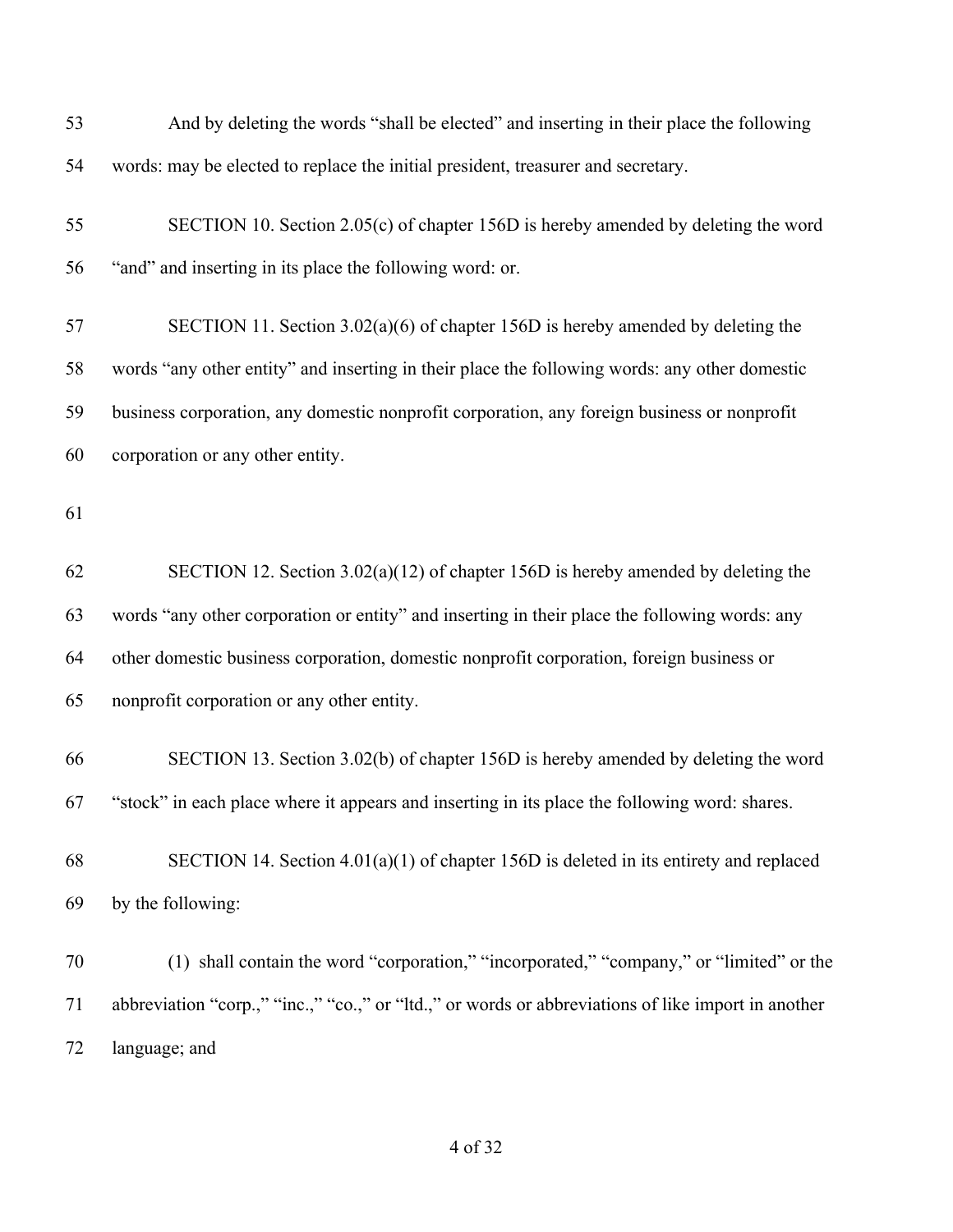| 73 | SECTION 15. Section 5.01 of chapter 156D is deleted in its entirety and replaced by the              |
|----|------------------------------------------------------------------------------------------------------|
| 74 | following:                                                                                           |
| 75 | Section 5.01. REGISTERED OFFICE AND REGISTERED AGENT                                                 |
| 76 | Each corporation shall continuously maintain in the commonwealth:                                    |
| 77 | (1) a registered office that may, but need not, be the same as any of its places of                  |
| 78 | business; and                                                                                        |
| 79 | (2) a registered agent, who may be any of the following individuals or entities whose                |
| 80 | business office is also the registered office of the corporation:                                    |
| 81 | (i) an individual, including the secretary or another officer of the corporation;                    |
| 82 | (ii) a domestic business corporation, a domestic nonprofit corporation or a domestic                 |
| 83 | other entity;                                                                                        |
| 84 | (iii) a foreign business corporation or a foreign nonprofit corporation authorized in either         |
| 85 | case to transact business in this commonwealth; or                                                   |
| 86 | (iv) a foreign other entity authorized to transact business in this commonwealth.                    |
| 87 | SECTION 16. The second sentence of Section $6.01(a)$ of chapter 156D is deleted in its               |
| 88 | entirety and is replaced by the following two sentences:                                             |
| 89 | The articles of organization also shall, before the issuance of any shares of a class or             |
| 90 | series, prescribe the number of authorized shares of the class or series and its distinguishing      |
| 91 | designation, preferences, limitations and relative rights. All shares of a class or series must have |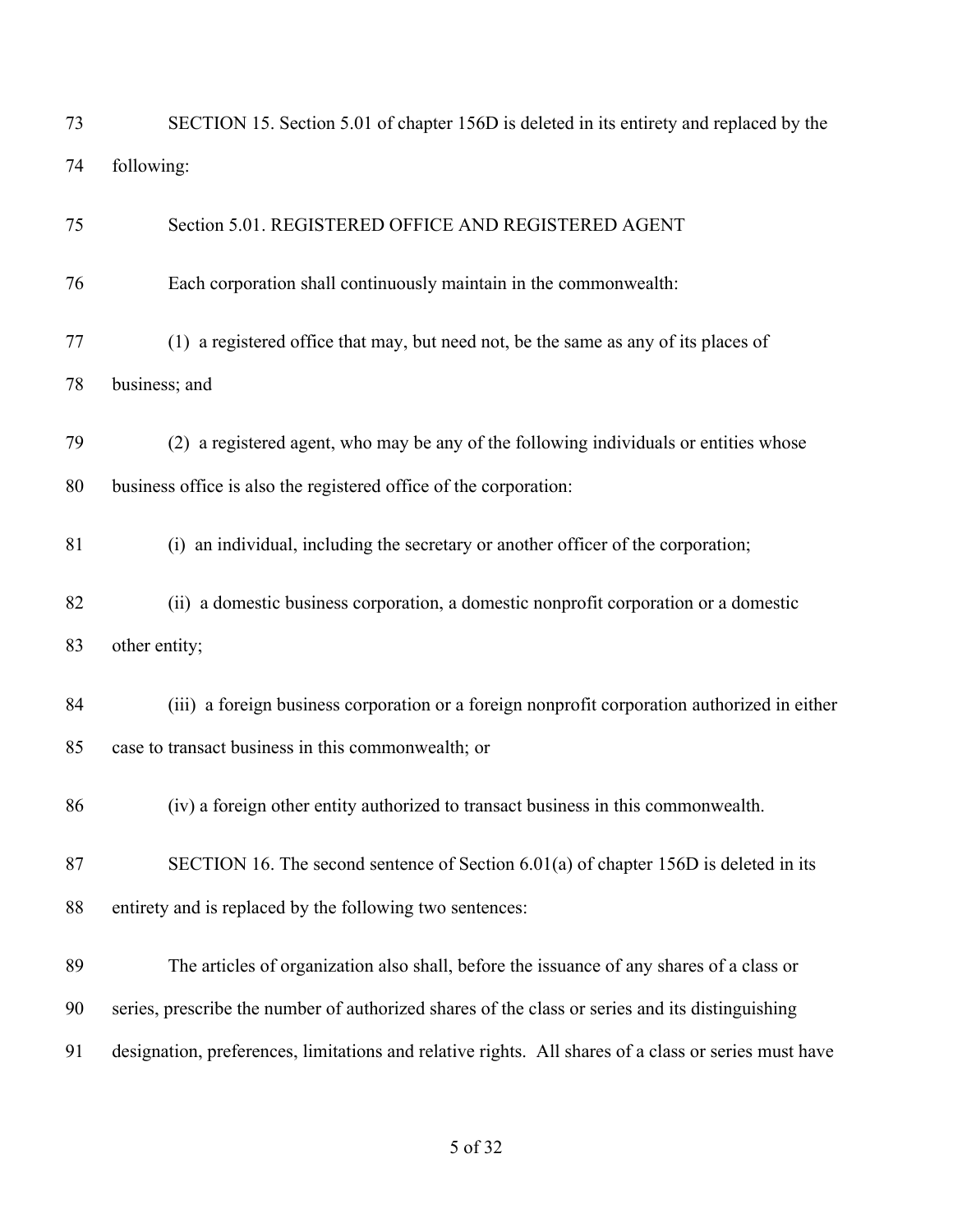a distinguishing designation and preferences, limitations and relative rights that are identical with those of other shares of the same class or series.

 SECTION 17. Section 6.02(d) of chapter 156D is hereby amended by deleting the word "recision" and inserting in its place the following word: rescission.

 SECTION 18. Section 6.23(b) of chapter 156D is deleted in its entirety and replaced by the following:

 (b) Shares of 1 class or series shall not be issued as a share dividend in respect of shares of another class or series unless (1) the articles of organization so authorize, (2) the holders of shares entitled to cast a majority of all the votes entitled to be cast by the class or series to be issued approve the issue, or (3) there are no outstanding shares of the class or series to be issued. In addition, shares of a class or series having preference over another class or series with respect to distributions, including dividends and distributions upon the dissolution of the corporation, shall not be issued as a share dividend in respect of shares of such other class or series if there are at the time any outstanding shares of any third class or series as to which the shares then to be issued have a right with respect to distributions which is prior, superior or substantially equal unless (1) the articles of organization so authorize, or (2) the holders of shares entitled to cast a majority of all the votes entitled to be cast by the outstanding shares of such third class or series approve the issue.

110 SECTION 19. Section 6.30(a) of chapter 156D is deleted in its entirety and replaced by the following:

 (a) The shareholders of a corporation shall not have a preemptive right to acquire the corporation's unissued shares except to the extent the articles of organization so provide.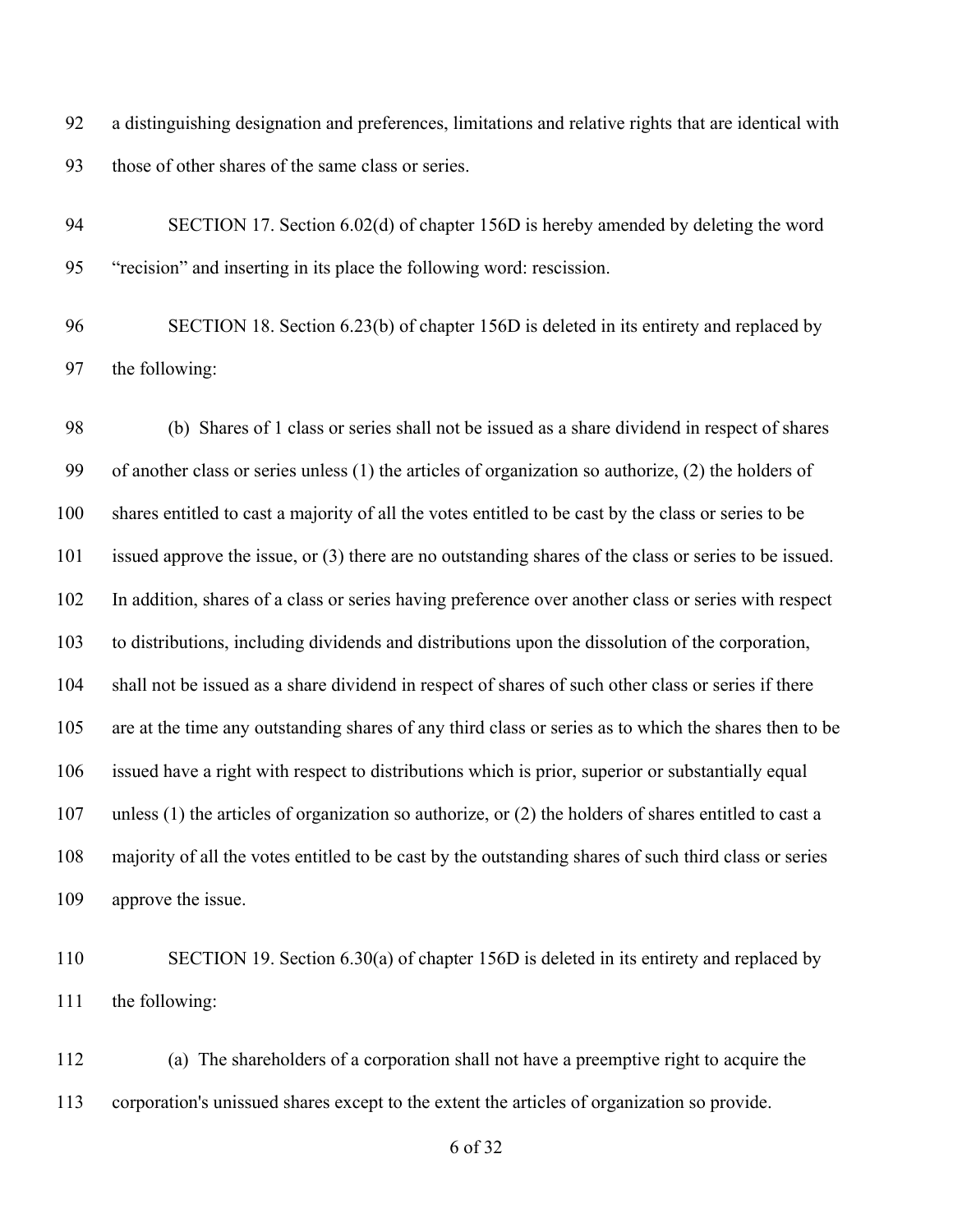| 114 | SECTION 20. Section 6.40(f) of chapter 156D is hereby amended by deleting the words                |
|-----|----------------------------------------------------------------------------------------------------|
| 115 | "subordinated by agreement" and inserting in their place the following words: the indebtedness     |
| 116 | is expressly made subordinate.                                                                     |
| 117 | SECTION 21. Sections $6.41(f)(2)$ and (3) of chapter 156D are deleted in their entirety            |
| 118 | and replaced by the following:                                                                     |
| 119 | (2) in the case of a distribution in liquidation by a corporation in dissolution under Part        |
| 120 | 14, the later of (i) the date on which the effect of the challenged distribution would have been   |
| 121 | measured under subsection (e) or (g) of section 6.40 if it had not been a distribution in          |
| 122 | liquidation and (ii) 6 months after the end of the 3-year period referred to in subsection (d); or |
| 123 | (3) in the case of a distribution in liquidation by a corporation not in dissolution under         |
| 124 | Part 14, as described in the second clause of the last sentence of subsection (h) of section 6.40, |
| 125 | three years after the date on which the effect of the challenged distribution would have been      |
| 126 | measured under subsection (e) or (g) of section 6.40 if it had not been a distribution in          |
| 127 | liquidation.                                                                                       |
| 128 | SECTION 22. Section 7.04 of chapter 156D is hereby amended as follows:                             |
| 129 | Section 7.04(c) is amended by deleting the words "consent of the required number of                |
| 130 | shareholders" and inserting in their place the following words: consent of shareholders having     |
| 131 | the required number of votes.                                                                      |
| 132 | Section 7.04(d) is deleted in its entirety and replaced by the following two subsections:          |
| 133 | (d) If (1) this chapter requires that notice of a proposed action be given to nonvoting            |
| 134 | shareholders and the action is to be taken by written consent of the voting shareholders, or (2)   |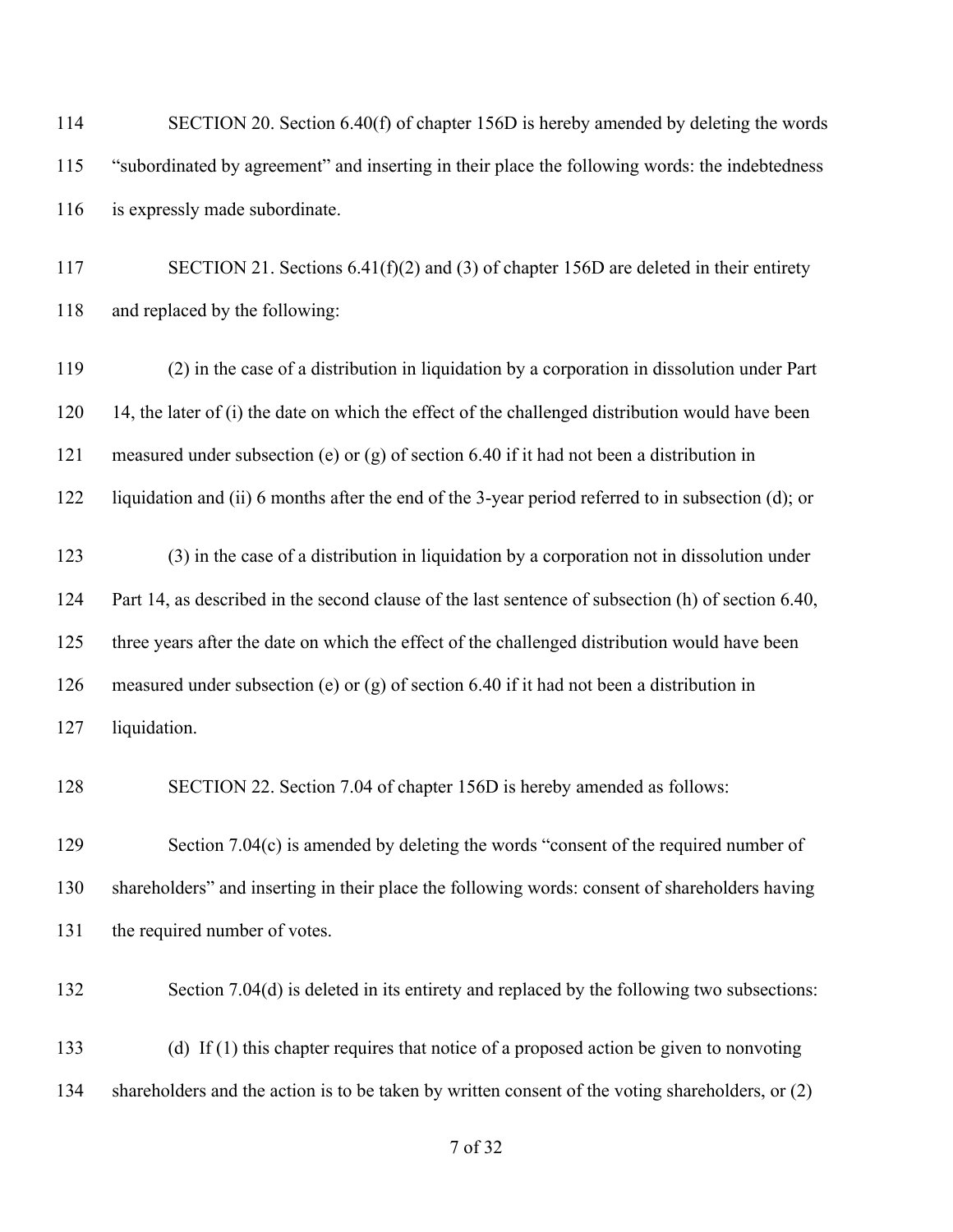action is taken by less than unanimous written consent of the voting shareholders, the corporation shall give its nonvoting shareholders or its non-consenting voting shareholders, as 137 the case may be, written notice of the action not more than 7 days after written consents sufficient to take the action have been delivered to the corporation. The notice must reasonably describe the action taken and contain or be accompanied by the same material that, under any provision of this chapter, would have been required to be sent to nonvoting shareholders or to voting shareholders, as the case may be, in a notice of a meeting at which the proposed action would have been submitted to the shareholders for action.

 (e) The notice requirements in subsection (d) shall not delay the effectiveness of actions taken by written consent, and a failure to comply with such notice requirements shall not invalidate actions taken by written consent, provided that this subsection shall not be deemed to limit judicial power to fashion any appropriate remedy in favor of a shareholder adversely 147 affected by a failure to give such notice within the required time period.

148 SECTION 23. Section 7.07(c) of chapter 156D is hereby amended by deleting the words "the date fixed for the original meeting" and inserting in their place the following words: the record date fixed for the original meeting.

 SECTION 24. Section 7.08(2)(i) of chapter 156D is hereby amended by deleting the word "stockholder" and inserting in its place the following word: shareholder.

 SECTION 25. Section 7.08(2)(iii) of chapter 156D is hereby amended by deleting the word "stockholder" and inserting in its place the following word: shareholder.

 SECTION 26. Section 7.27(b) of chapter 156D is deleted in its entirety and replaced by the following: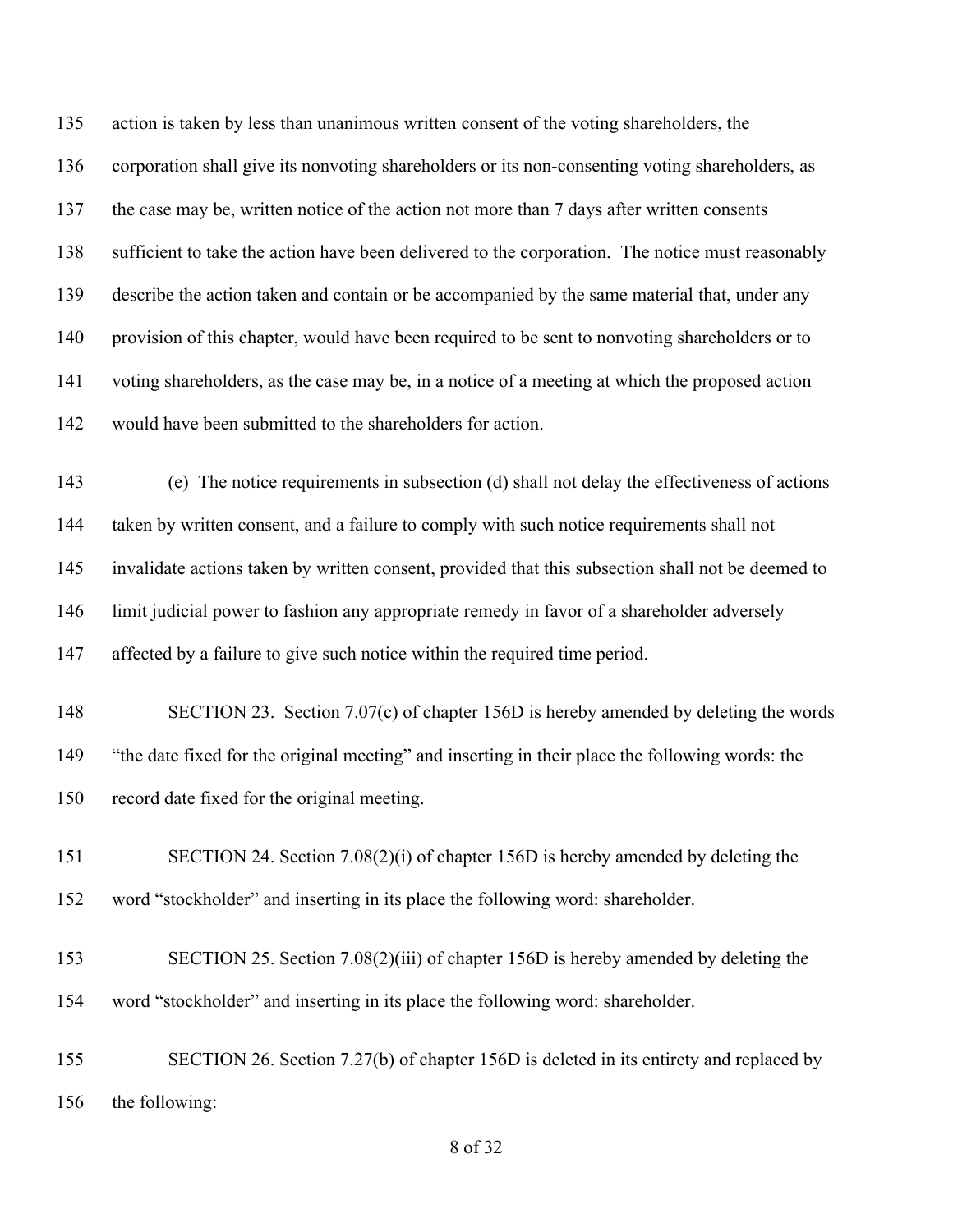(b) If any provision of this chapter requires the affirmative vote of more than a majority of all the votes entitled to be cast on a matter by any voting group, the articles of organization may provide that action may be taken by the affirmative vote of a lesser proportion than this chapter specifies, but not less than a majority of all the votes entitled to be cast on the matter by the voting group.

 SECTION 27. Section 7.44(a) of chapter 156D is deleted in its entirety and replaced by the following:

 (a) A derivative proceeding shall be dismissed by the court on motion by the corporation 165 if the court finds that either: (1) 1 of the groups specified in subsection (b)(1), (b)(2) or (f) has determined in good faith after conducting a reasonable inquiry upon which its conclusions are based that the maintenance of the derivative proceeding is not in the best interests of the corporation; or (2) shareholders specified in subsection (b)(3) have determined that the maintenance of the derivative proceeding is not in the best interests of the corporation.

 SECTION 28. Section 7.44(b)(3) of chapter 156D is deleted in its entirety and replaced by the following:

 (3) the affirmative vote of a majority of all the votes entitled to be cast on the matter at a meeting at which a quorum exists, not including votes cast by holders of shares owned by or voted under the control of a shareholder or related person who has or had a beneficial financial interest in the act or omission complained of or other interest therein that would reasonably be expected to exert an influence on that shareholder's or related person's judgment if called upon to vote in the determination. Shares entitled to cast a majority of all the votes entitled to be cast on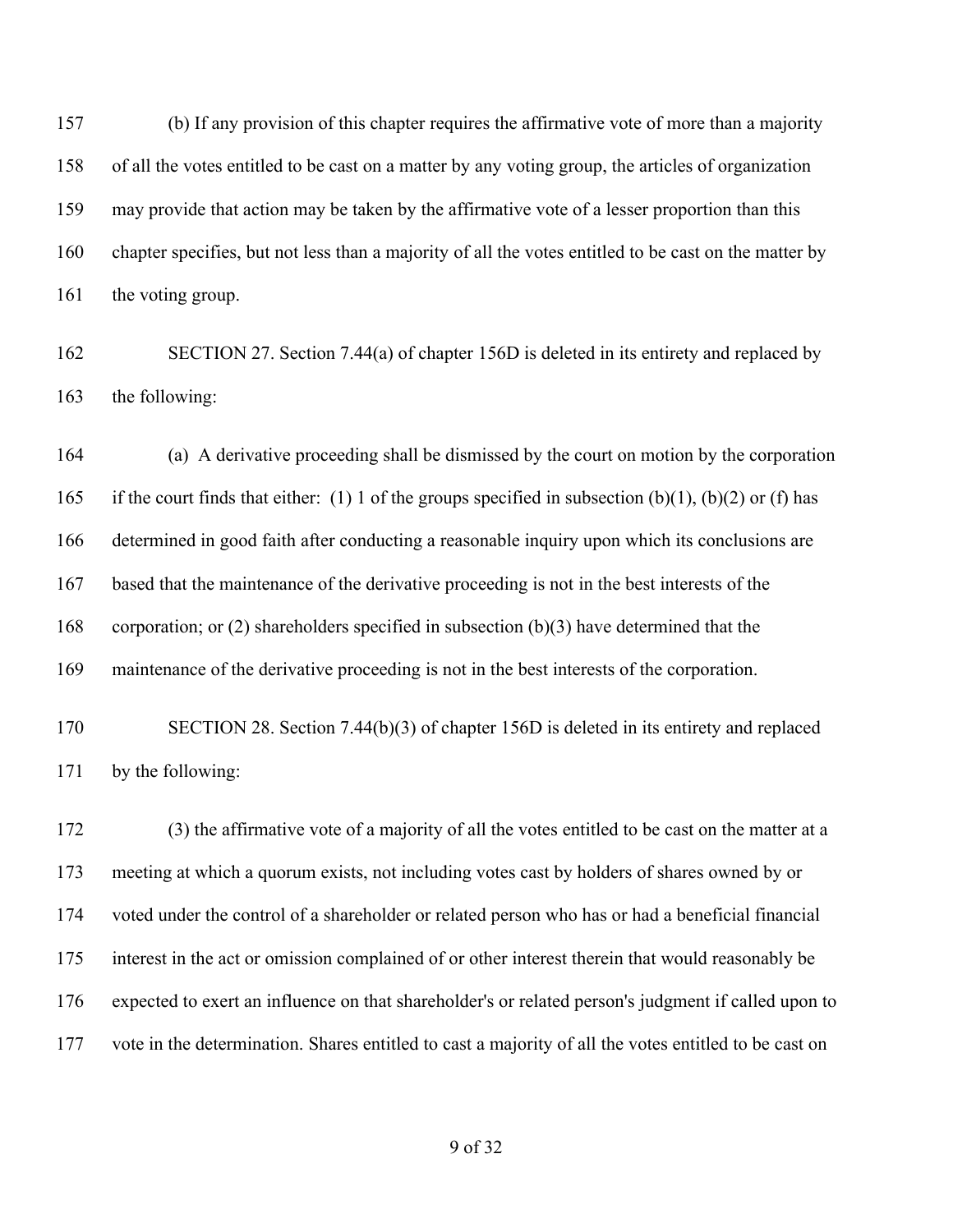the matter and entitled to be counted under this clause (3) constitute a quorum for the purpose of 179 this clause.

 SECTION 29. Section 7.44(e) of chapter 156D is deleted in its entirety and replaced by the following:

 (e) If a majority of the board of directors does not consist of independent directors at the time the determination by independent directors is made, the corporation shall have the burden of proving that the requirements of subsection (a) have been met and that the determination that maintenance of the derivative proceeding is not in the best interests of the corporation was reasonable and principled. If a majority of the board of directors consists of independent directors at the time the determination by independent directors is made or if the determination is made by shareholders pursuant to clause (3) of subsection (b) or by a panel appointed pursuant to subsection (f), the plaintiff shall have the burden of proving that the requirements of subsection (a) have not been met. SECTION 30. Section 8.06(b) of chapter 156D is hereby amended by deleting the word "stock" and inserting in its place the following word: shares. SECTION 31. Section 8.06(c)(1) of chapter 156D is hereby amended as follows: By deleting the portion of the first sentence that begins with the word "unless" and inserting in its place the following phrase: unless (i) the board of directors of the public corporation shall have elected to be exempt from the provisions of subsection (b), or (ii) holders of shares of each class or series of the corporation that has voting power, voting as separate voting groups if required by the articles of organization, at a meeting duly called for the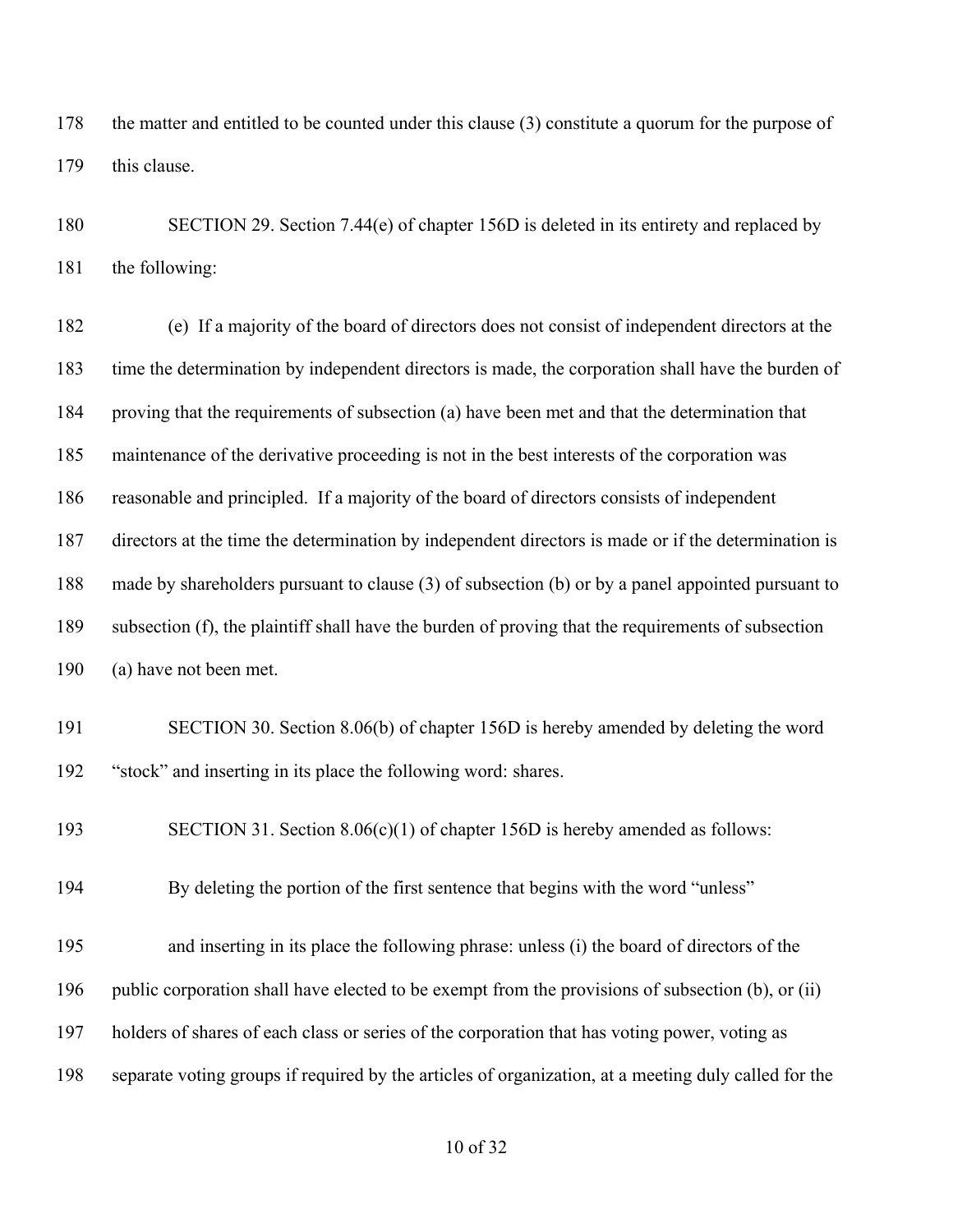purpose, shall have so elected by vote of two-thirds of all the votes entitled to be cast by the voting group.

 And by inserting the following additional sentence after the first sentence: A vote by which the corporation elected to be exempt from the provisions of subsection (b) of section 50A of chapter 156B shall constitute such a vote.

 SECTION 32. Section 8.06(c)(2) of chapter 156D is hereby amended by deleting the second sentence and inserting in its place the following sentence:

 In the event that any public corporation shall have so elected by a vote of shareholders pursuant to clause (1) of this subsection, the public corporation may at any time thereafter, by a vote or votes cast by holders of two-thirds of all shares having voting power that would satisfy the requirements of clause (1) if it were applicable, elect to be subject to the provisions of subsection (b).

 SECTION 33. Section 8.06(d) of chapter 156D is hereby amended by deleting the words "a majority of the shares outstanding and entitled to vote in the election of directors" and inserting in their place the following words: holders of shares with voting power casting a majority of all the votes entitled to be cast by such holders, voting as a single group.

 SECTION 34. Section 8.10(b) of chapter 156D is hereby amended by deleting the word "by-laws" and inserting in its place the following word: bylaws.

 SECTION 35. Section 8.21 of chapter 156D is deleted in its entirety and replaced by the following:

Section 8.21. ACTION WITHOUT MEETING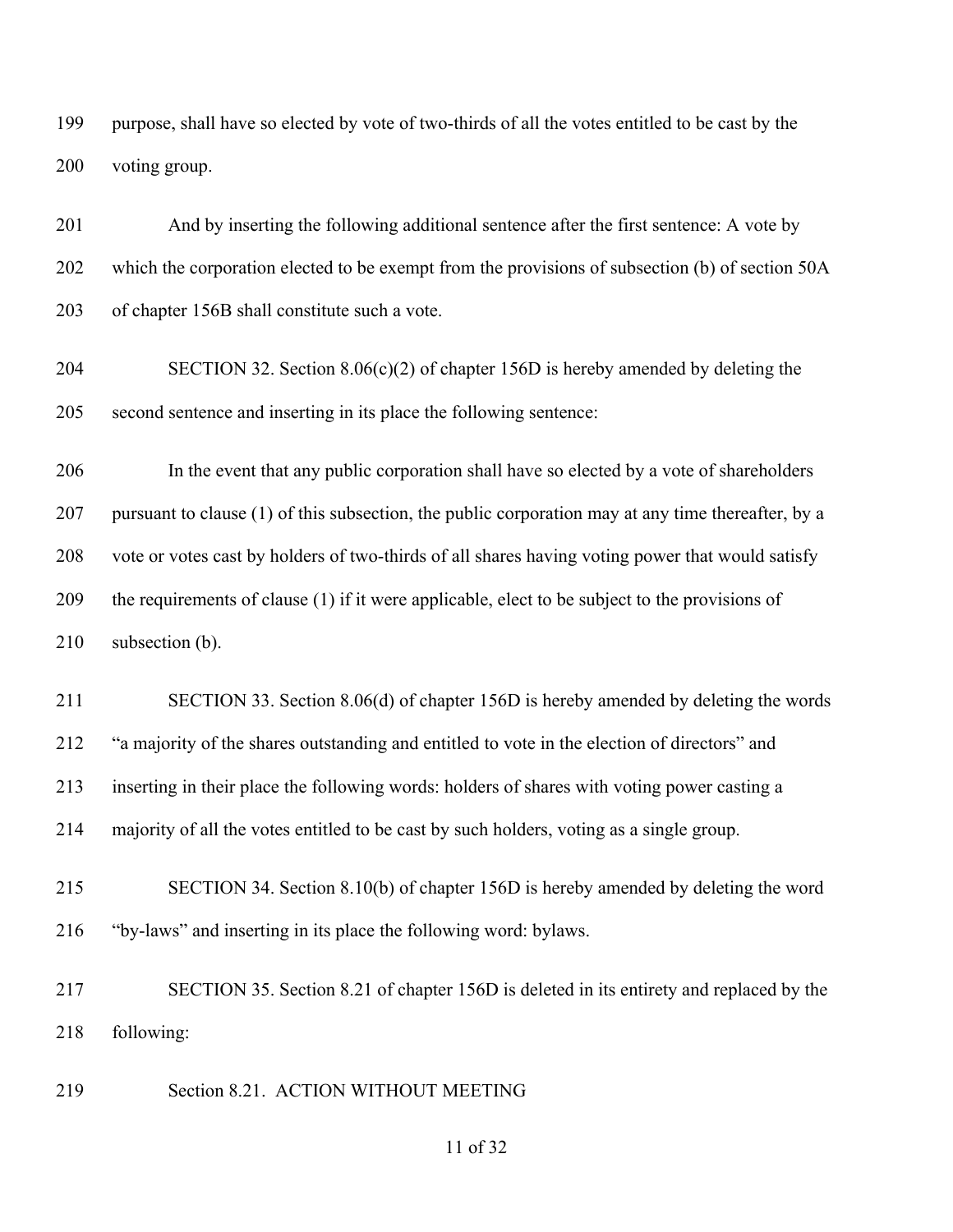(a) Unless the articles of organization or bylaws provide that action required or permitted by this chapter to be taken by the directors may be taken only at a meeting, the action may be taken without a meeting if each director signs a consent describing the action to be taken and it is delivered to the corporation or as the corporation directs for inclusion in the corporate records.

 (b) Action taken under this section is effective when one or more consents signed by all the directors are delivered as provided in subsection (a), unless the consent specifies a different effective date.

 (c) A consent complying with this section has the effect of a meeting vote and may be described as such in any document.

 SECTION 36. Section 8.25(e) of chapter 156D is deleted in its entirety and replaced by the following:

(e) A committee may not, however:

 (1) authorize distributions, including any purchase, redemption or other acquisition of shares, unless made according to a formula or method prescribed by the board of directors;

 (2) adopt or submit to shareholders action that this chapter requires be approved by shareholders;

 (3) change the number of the board of directors, remove directors from office or fill 237 vacancies on the board of directors;

(4) amend articles of organization pursuant to section 10.02; or

(5) adopt, amend or repeal bylaws.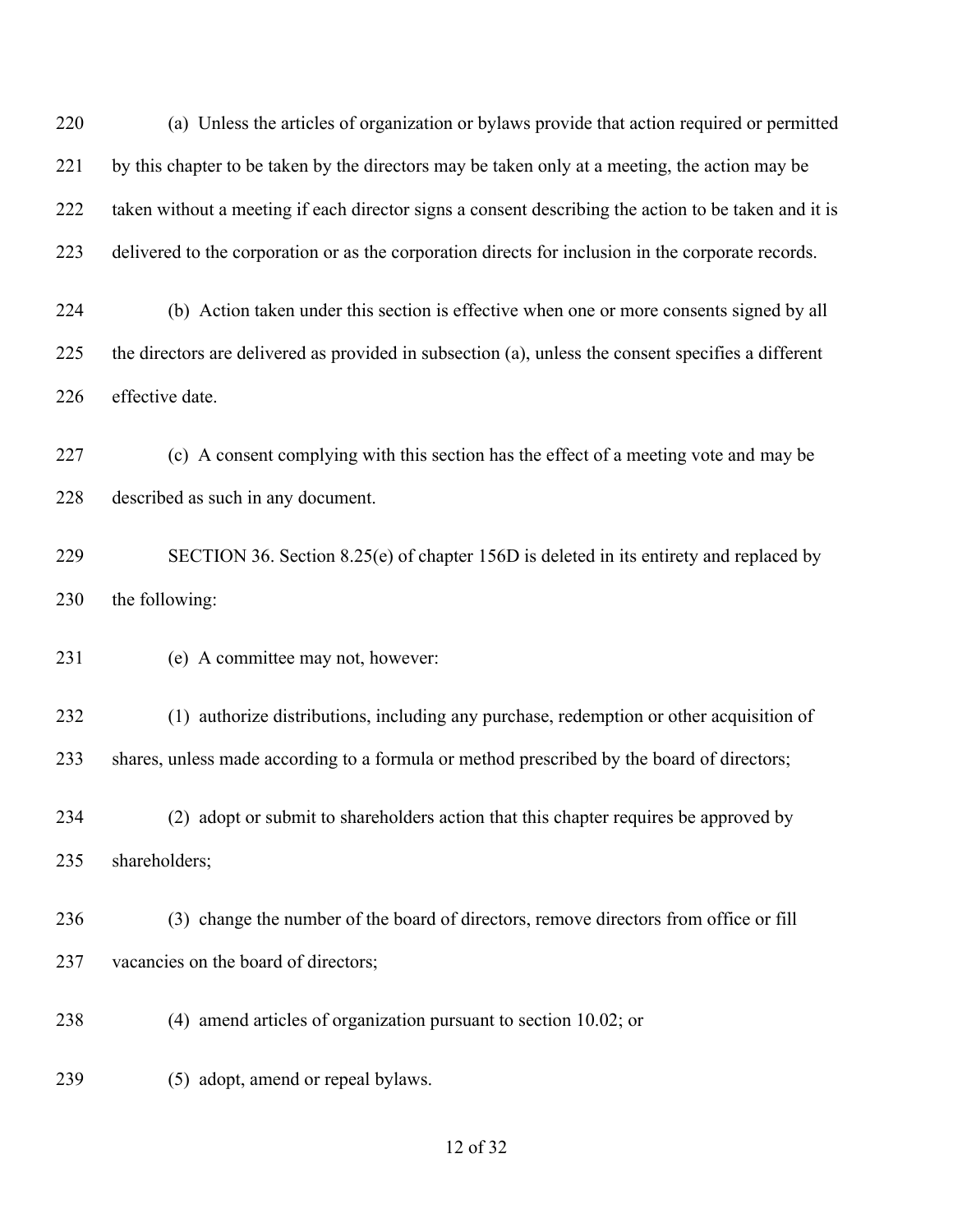SECTION 37. Section 8.31(d) of chapter 156D is deleted in its entirety and replaced by the following:

 (d) For purposes of clause (2) of subsection (a), a conflict of interest transaction is authorized, approved, or ratified if at a meeting at which a quorum exists it receives the affirmative vote of a majority of all the votes entitled to be cast on the matter and counted under 245 this subsection. The votes of shares owned by or voted under the control of a director who has a direct or indirect interest in the transaction, and of shares owned by or voted under the control of an entity described in clause (1) of subsection (b), may not be counted in a vote of shareholders to determine whether to authorize, approve, or ratify a conflict of interest transaction under clause (2) of subsection (a). The vote of those shares, however, is counted in determining whether the transaction is approved under other sections of this chapter. Shares entitled to cast a majority of all the votes entitled to be counted in a vote under this subsection constitute a quorum for the purpose of this section.

 SECTION 38. Section 8.32(a) of chapter 156D is hereby amended by deleting the phrase "the obligation of a director of, the corporation" and inserting in its place the following phrase: the obligation of, a director of the corporation.

 SECTION 39. The first sentence of Section 8.45 of chapter 156D is hereby amended by deleting the words "the clerk or an assistant clerk" and inserting in their place the following words: the secretary or an assistant secretary.

 SECTION 40. Section 8.53(c)(1)(i) of chapter 156D is hereby amended by deleting the words "by the vote" and inserting in their place the following words: by such a vote.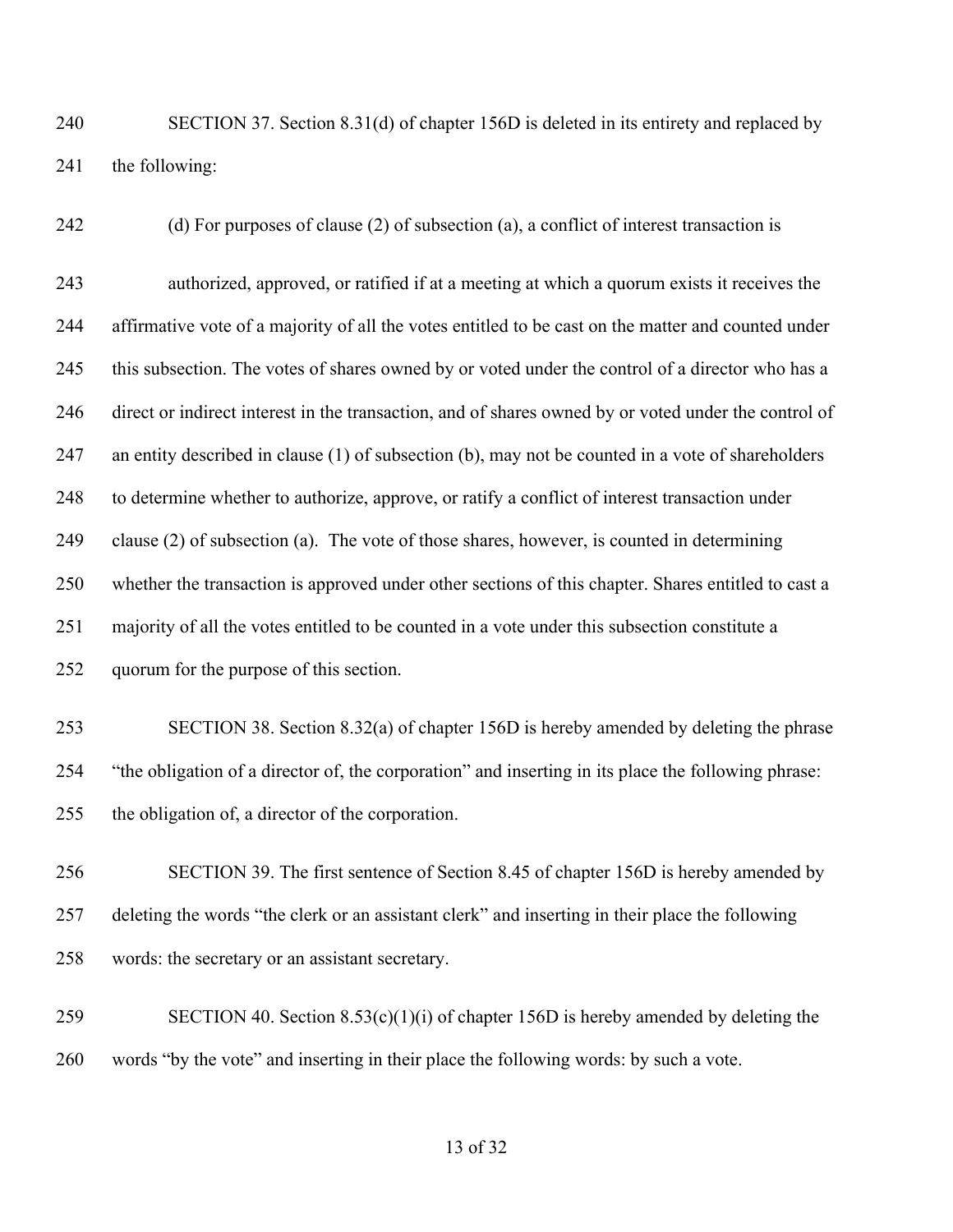| SECTION 41. Section $8.54(a)(3)(ii)$ of chapter 156D is hereby amended by deleting the                |
|-------------------------------------------------------------------------------------------------------|
| phrase "sections 8.51 or 8.51" and inserting in its place the following phrase: section 8.51.         |
| SECTION 42. Section 8.58(b) of chapter 156D is hereby amended as follows:                             |
| By deleting the words "articles of incorporation" and inserting in their place the                    |
| following words: articles of organization                                                             |
| And by deleting the number 3 that appears in parentheses immediately after the word                   |
| "clause" and inserting in its place the number 4.                                                     |
| SECTION 43. Section 9.21(5) of chapter 156D is deleted in its entirety and replaced by                |
| the following:                                                                                        |
| (5) Unless (1) a greater percentage vote is required by the articles of organization,                 |
| pursuant to subsection (a) of section 7.27, by the bylaws, pursuant to section 10.21, or by the       |
| board of directors, acting pursuant to paragraph (3) of this section, or (2) the articles provide for |
| a lesser percentage vote, in accordance with subsection (b) of section 7.27, approval of the plan     |
| of domestication requires (i) the affirmative vote of two-thirds of all the votes entitled generally  |
| to be cast on the plan by the articles of organization and, in addition, (ii) the affirmative vote of |
| two-thirds of all the votes entitled to be cast by any voting group entitled to vote separately on    |
| the plan by this chapter, by the articles, by the bylaws, or by action of the board of directors      |
| pursuant to paragraph (3) of this section.                                                            |
|                                                                                                       |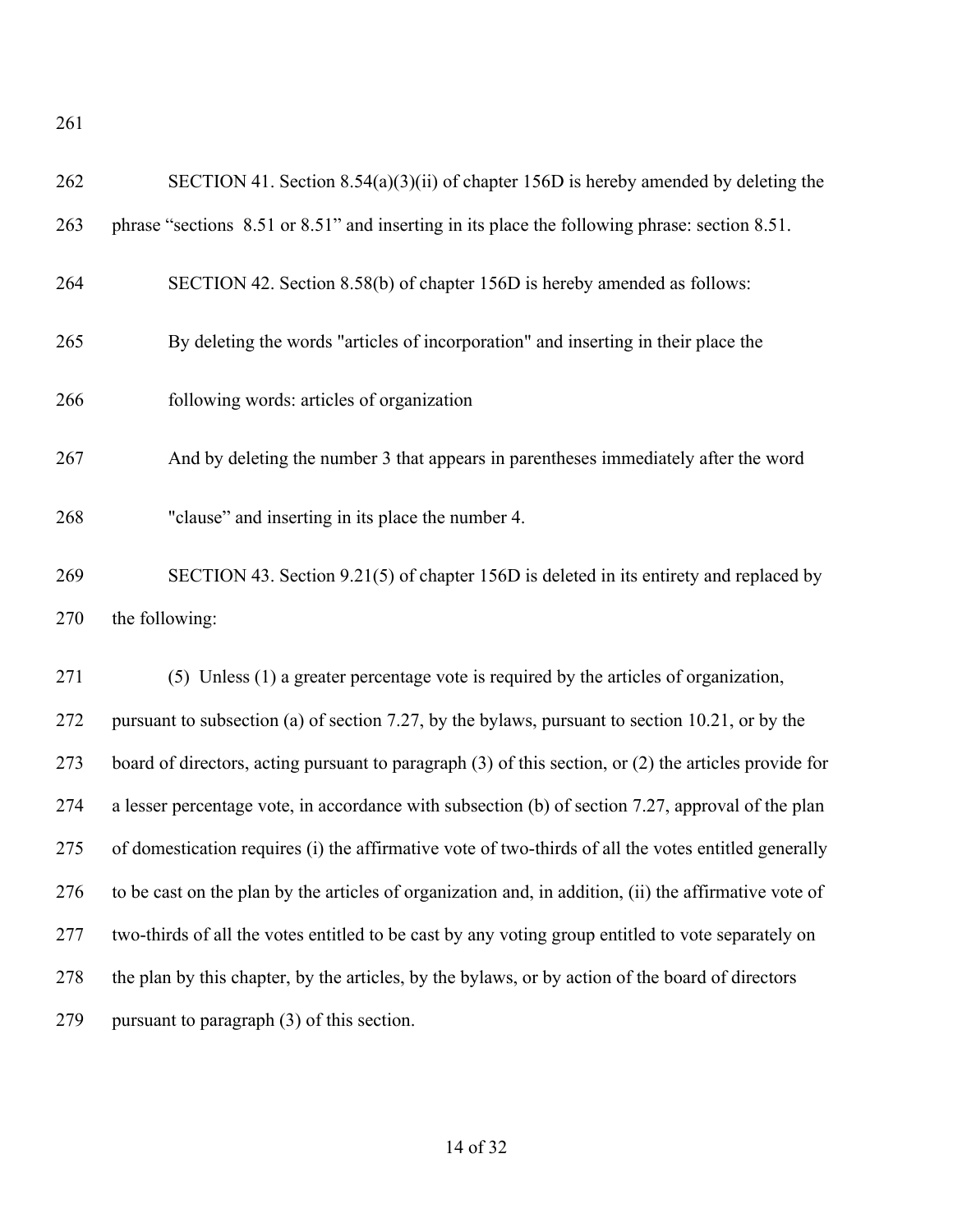SECTION 44. Section 9.21(6)(i) is hereby amended by deleting the word "are" and inserting in its place the following word: is.

 SECTION 45. Section 9.31(5) of chapter 156D is deleted in its entirety and replaced by the following:

 (5) Unless (1) a greater percentage vote is required by the articles of organization, pursuant to subsection (a) of section 7.27, by the bylaws, pursuant to section 10.21, or by the board of directors, acting pursuant to paragraph (3) of this section, or (2) the articles provide for a lesser percentage vote, in accordance with subsection (b) of section 7.27, approval of the plan of nonprofit conversion requires (i) the affirmative vote of two-thirds of all the votes entitled generally to be cast on the plan by the articles of organization, and, in addition, (ii) the affirmative vote of two-thirds of all the votes entitled to be cast by any voting group entitled to vote separately on the plan by this chapter, by the articles, by the bylaws, or by action of the board of directors pursuant to paragraph (3) of this section.

 SECTION 46. Section 9.52(4) of chapter 156D is hereby amended by deleting the words "organizational documents" and inserting in their place the following words: organic documents.

 SECTION 47. Section 9.52(5) of Chapter 156D is deleted in its entirety and replaced by the following:

 (5) Unless (i) a greater percentage vote is required by the articles of organization, pursuant to section 7.27(a), by the bylaws, pursuant to section 10.21, or by the board of directors, acting pursuant to paragraph (3) of this section, or (ii) the articles provide for a lesser percentage vote, in accordance with subsection (b) of section 7.27, approval of the plan of entity conversion requires (i) the affirmative vote of two-thirds of all the votes entitled generally to be cast on the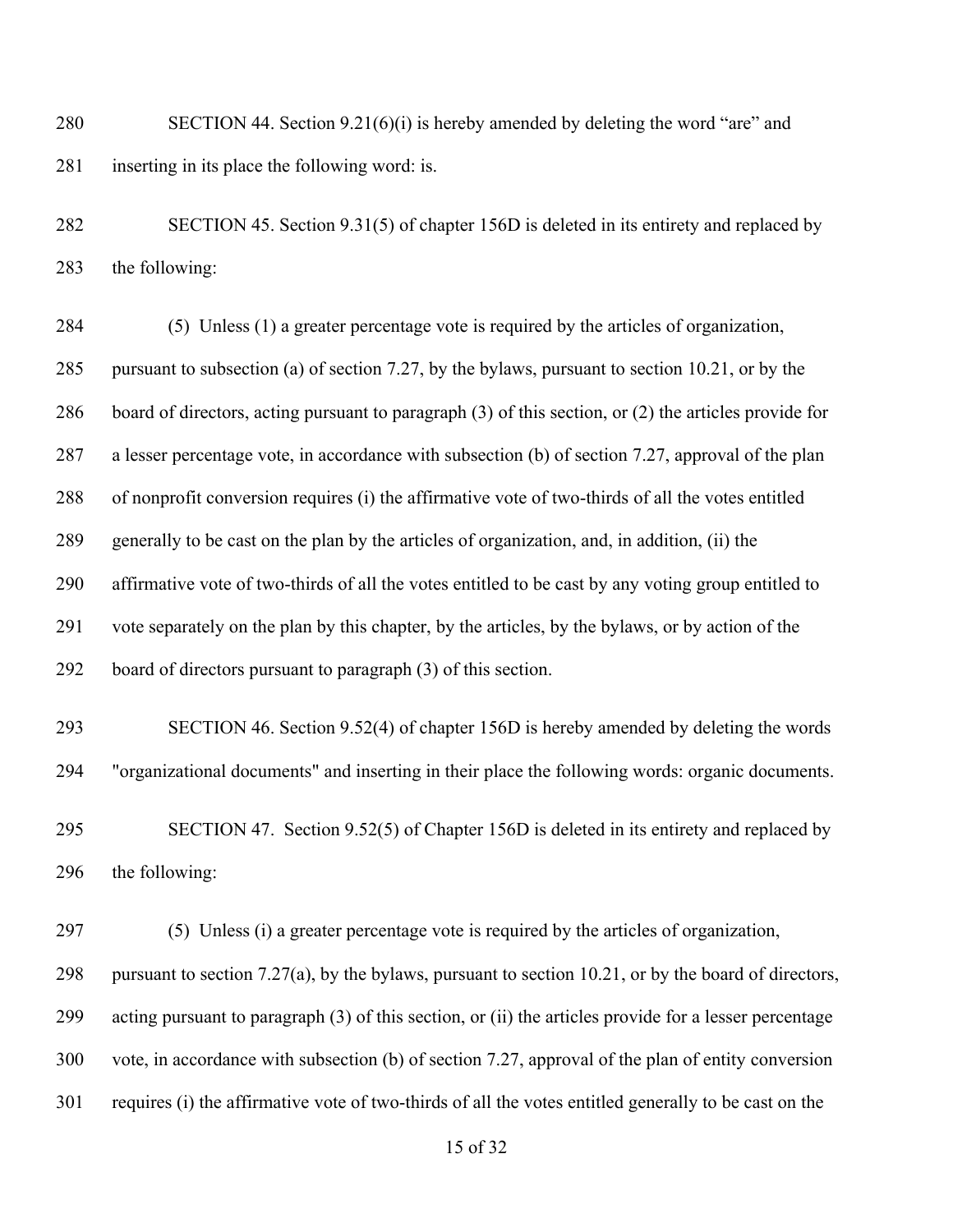| 302 | plan by the articles of organization and, in addition, (ii) the affirmative vote of two-thirds of all |
|-----|-------------------------------------------------------------------------------------------------------|
| 303 | the votes entitled to be cast by any voting group entitled to vote separately on the plan by this     |
| 304 | chapter, by the articles, by the bylaws, or by action of the board of directors pursuant to           |
| 305 | paragraph (3) of this section.                                                                        |
| 306 | SECTION 48. Section 9.52(6) of chapter 156D is amended by deleting clause (i) thereof                 |
| 307 | in its entirety and replacing it with the following:                                                  |
| 308 | (i) would have a right to vote as a separate voting group on a provision in the plan that, if         |
| 309 | contained in a proposed amendment to the articles of organization, would require action by            |
| 310 | separate voting groups under section 10.04; provided, however, that receipt of interests in           |
| 311 | another entity in exchange for shares pursuant to a plan of conversion shall not entitle holders of   |
| 312 | the exchanged class or series to vote as a separate voting group based solely on the ground that      |
| 313 | they were receiving interests in a different issuer; or                                               |
| 314 | SECTION 49. Section $9.53(b)(3)$ of chapter 156D is hereby amended by deleting the                    |
| 315 | phrase "any other desired provisions that section 2.02 subsection (b) of permits" and inserting in    |
| 316 | its place the following phrase: any other desired provisions that section 2.02(b) permits.            |
| 317 | SECTION 50. Section $9.55(a)(5)$ of chapter 156D is hereby amended by deleting the                    |
| 318 | words "organizational document" in each place they appear and inserting in their place the            |
| 319 | following words: organic document.                                                                    |
| 320 | SECTION 51. Section 10.03(e) of chapter 156D is deleted in its entirety and replaced by               |
| 321 | the following:                                                                                        |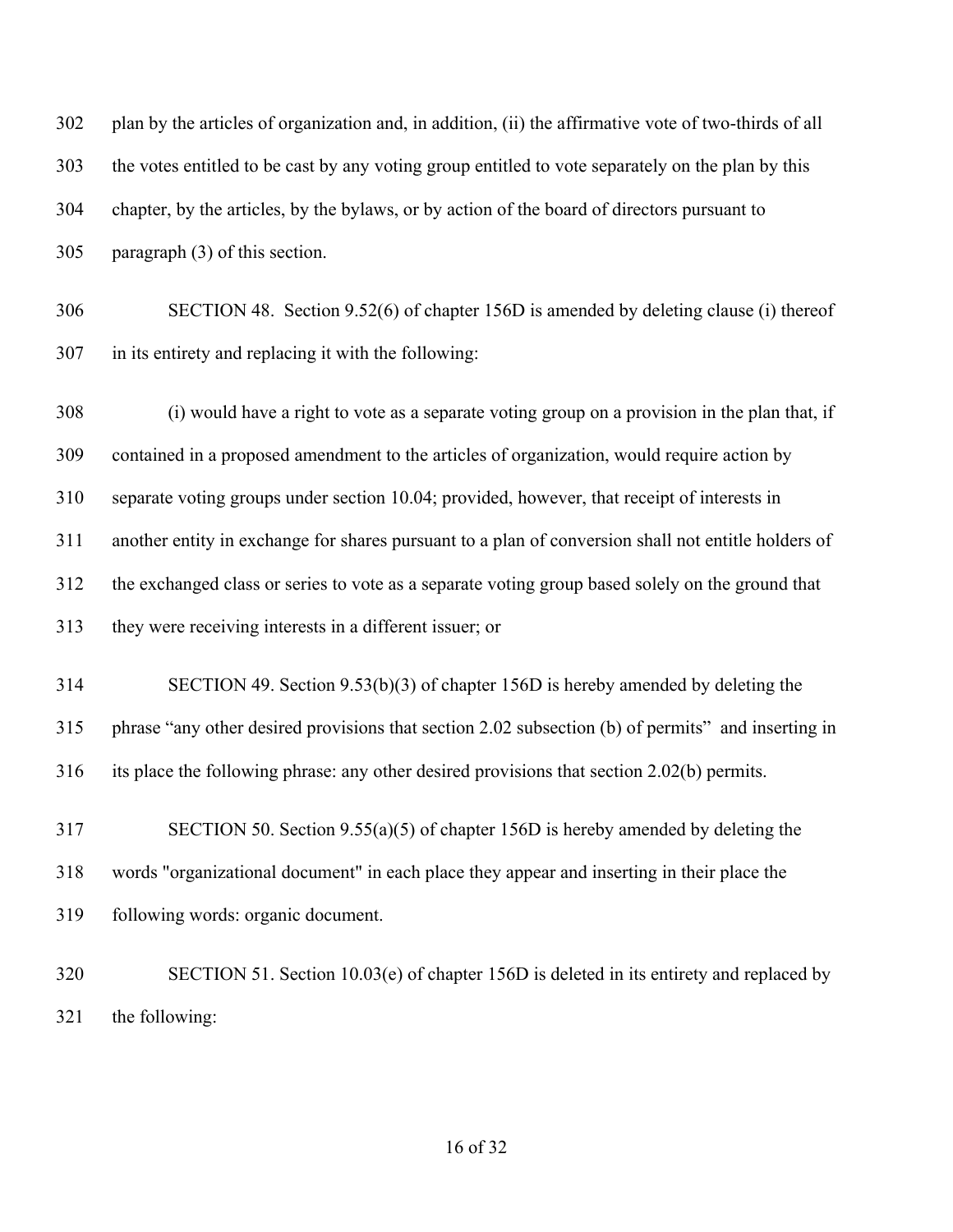(e) Unless (1) a greater percentage vote is required by the articles of organization, pursuant to subsection (a) of section 7.27, by the bylaws, pursuant to section 10.21, or by the board of directors, acting pursuant to subsection (c) of this section, or (2) the articles provide for a lesser percentage vote, in accordance with subsection (b) of section 7.27, approval of the amendment requires:

 (1) except as otherwise provided in clause (2), (i) the affirmative vote of two-thirds of all the votes entitled generally to be cast on the amendment by the articles of organization and, in addition, (ii) the affirmative vote of two-thirds of all the votes entitled to be cast by any voting group entitled to vote separately on the amendment by this chapter, by the articles, by the bylaws, or by action of the board of directors pursuant to subsection (c) of this section, or

 (2) if the amendment relates solely to (A) an increase or reduction in the corporation's capital stock of any class or series then authorized, (B) a change in its authorized shares into a different number of shares or the exchange thereof pro rata for a different number of shares of the same class or series, or (C) a change of its corporate name, the required vote shall be a majority rather than two-thirds, except that, if the vote of a separate voting group is required under section 10.04, the required vote of that voting group shall remain two-thirds.

 If the amendment to the articles of organization changes a quorum or voting requirement for action by the shareholders, approval by the shareholders shall satisfy not only the quorum and voting requirement then applicable for amendment of the articles but also the particular quorum or voting requirement being changed.

 SECTION 52. Section 10.04(a) of chapter 156D is hereby amended by deleting the text preceding paragraph (1), and inserting in its place the following: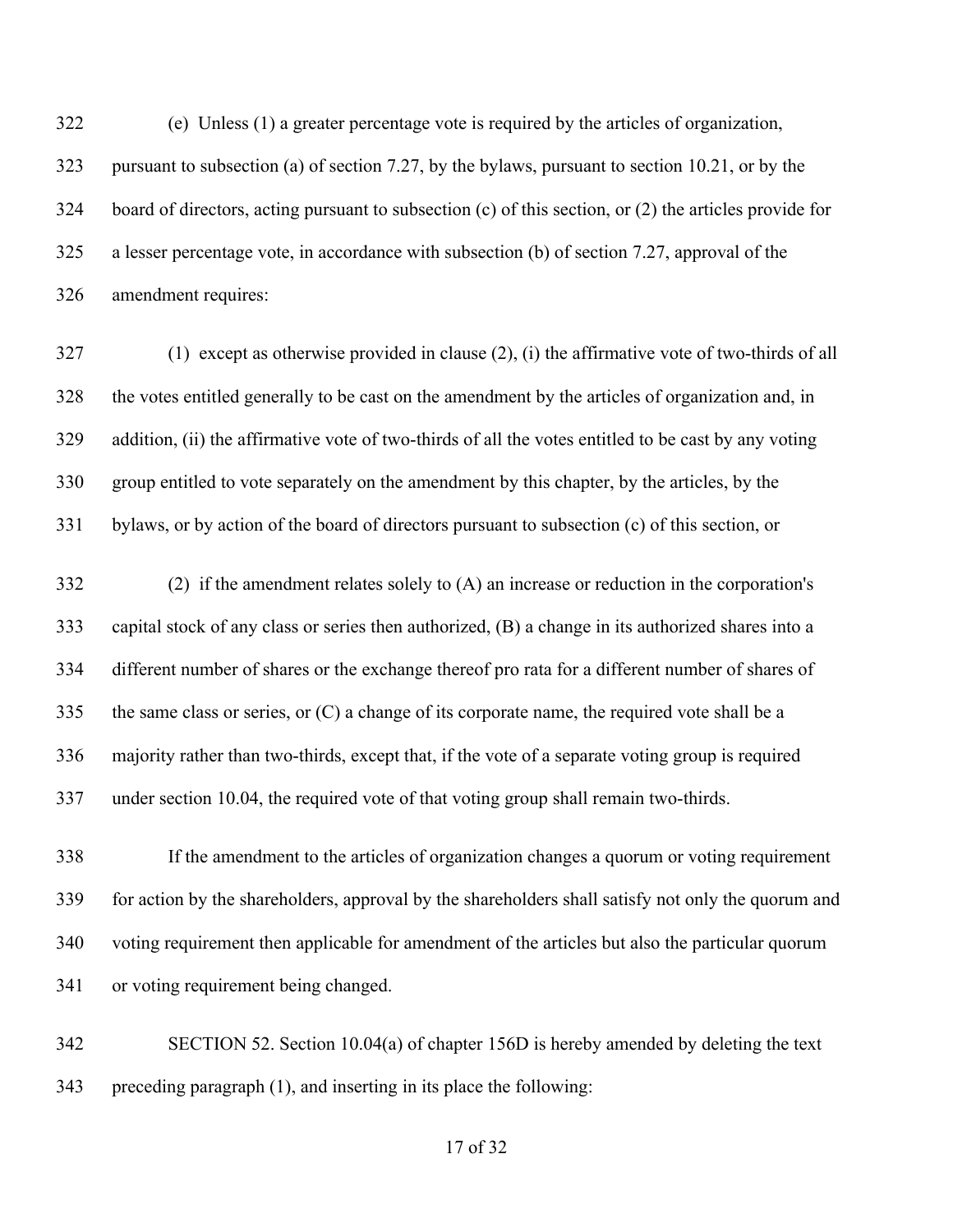| 344 | Subject to Section 10.05, if the corporation has more than one class or series                   |
|-----|--------------------------------------------------------------------------------------------------|
| 345 | of shares outstanding, the holders of the outstanding shares of a class or series are entitled   |
| 346 | to vote as a separate voting group, whether or not shareholder voting is otherwise required by   |
| 347 | this chapter, on a proposed amendment to the articles of organization if the amendment would:    |
| 348 | SECTION 53. Section 10.21(c) of chapter 156D is deleted in its entirety and replaced by          |
| 349 | the following:                                                                                   |
| 350 | Any initial bylaw adopted by the incorporators or board of directors, and any<br>(c)             |
| 351 | bylaw                                                                                            |
| 352 | subsequently adopted or amended by the shareholders, that provides for (i) a greater or          |
| 353 | lesser quorum requirement for shareholders than is provided by this chapter or (ii) a greater    |
| 354 | voting requirement for shareholders (or for more voting groups of shareholders) than is provided |
| 355 | by this chapter may not be amended or repealed by the board of directors unless the bylaw        |
| 356 | otherwise provides.                                                                              |
| 357 | SECTION 54. Part 11 of chapter 156D is amended by deleting the words "organizational"            |
| 358 | documents" each time they appear in Part 11 and inserting in their place the following words:    |
| 359 | organic documents.                                                                               |
| 360 | SECTION 55. Section 11.01 of chapter 156D is hereby amended as follows:                          |
| 361 | By deleting in its entirety the phrase "As used in this part." and the definition of             |
| 362 | "Interests" and replacing them with the following:                                               |
| 363 | As used in this Part, the following words have the following meanings, unless the context        |
| 364 | requires otherwise:                                                                              |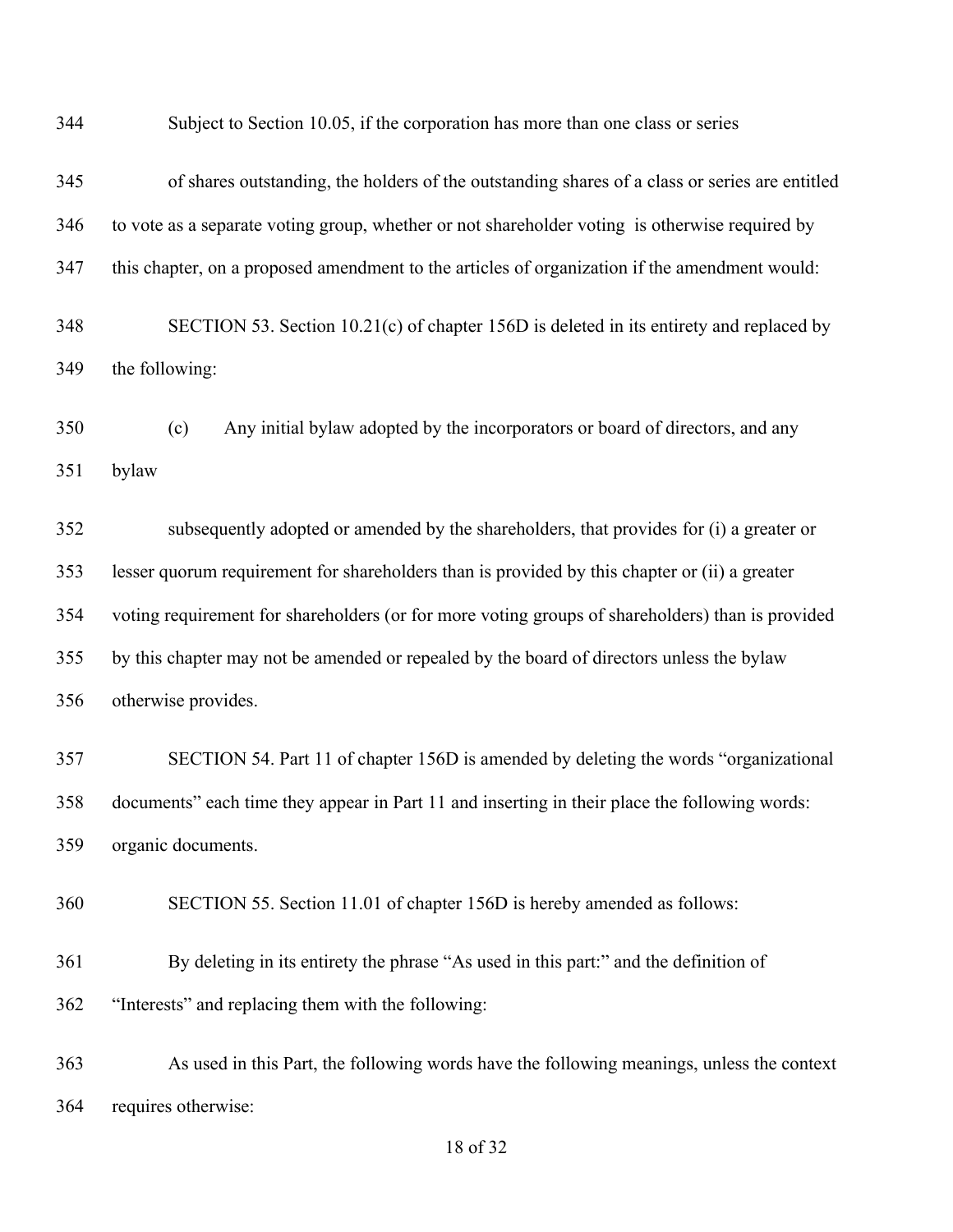"Interest", includes any form of membership in a domestic or foreign nonprofit corporation.

 And by deleting in paragraph (1) of the definition of "Party to a merger" or "party to a share exchange" the words "merger under a plan of merger" and inserting in their place the following words: merge under a plan of merger.

 SECTION 56. Section 11.02 of chapter 156D is hereby amended by deleting the words "or other entity" in the text preceding subsection (a) and inserting in their place the following words: or a domestic or foreign other entity.

 SECTION 57. Section 11.02(b) of chapter 156D is hereby amended by deleting the words "the law under which a domestic other entity is organized" and inserting in their place the following words: the organic law applicable to a domestic other entity.

 SECTION 58. Section 11.02(b)(1) is hereby amended by deleting the words "filed organizational document" and inserting in their place the following words: organic document.

 SECTION 59. Section 11.03(a)(2) of chapter 156D is hereby amended by deleting the words "or other entity" in the first and second sentences and inserting in their place the following words: or by a domestic or foreign other entity.

 SECTION 60. Section 11.03(b) of chapter 156D is hereby amended by deleting the words "the law under which a domestic other entity is organized" in the first and second sentences and inserting in their place the following words: the organic law applicable to a domestic other entity.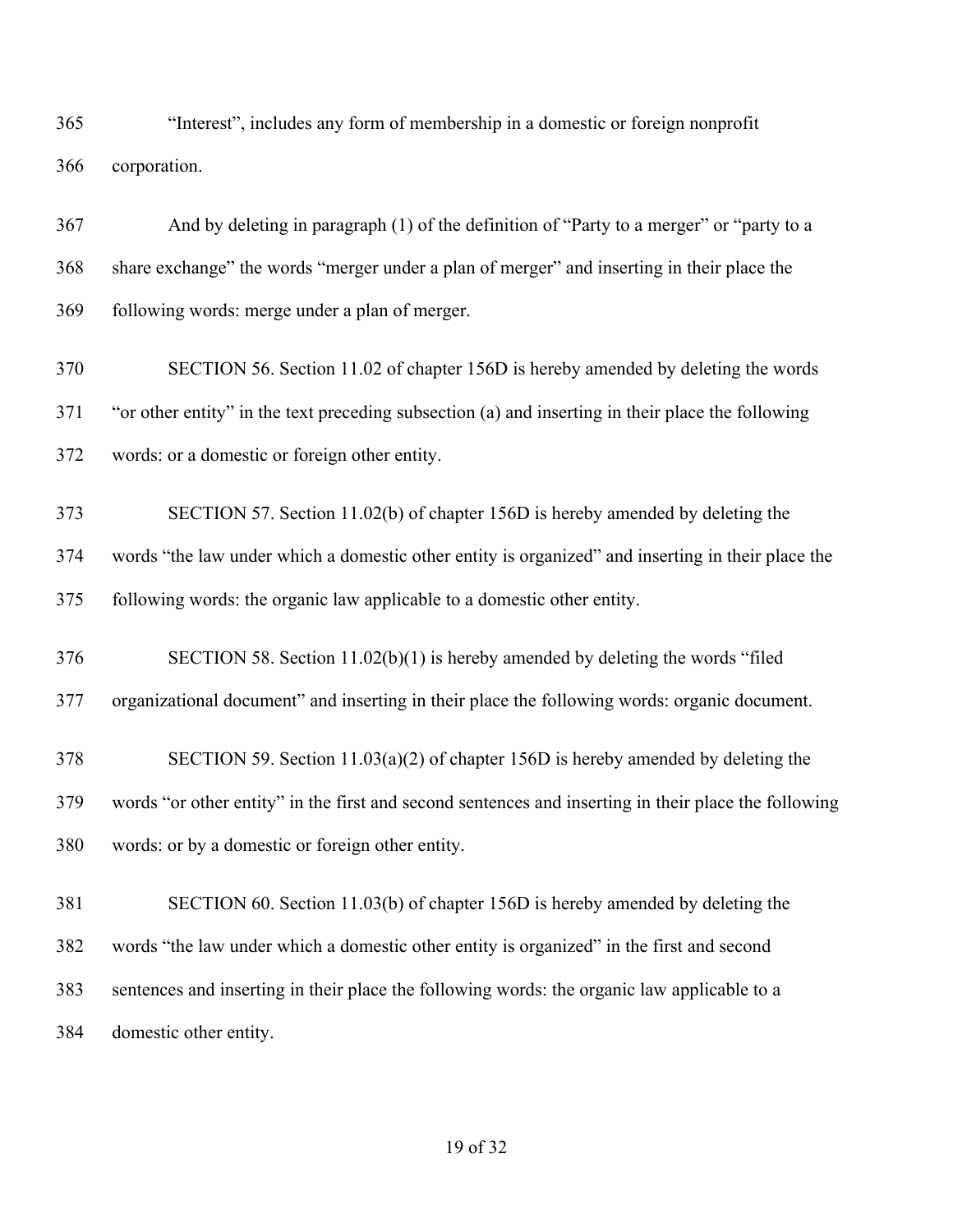| 385 | SECTION 61. Section 11.03(b)(1) is hereby amended by deleting the words "filed                         |
|-----|--------------------------------------------------------------------------------------------------------|
| 386 | organizational document" and inserting in their place the following words: organic document.           |
| 387 | SECTION 62. Section 11.03(c) of chapter 156D is hereby amended by deleting the words                   |
| 388 | "domestic or" in the text preceding paragraph (1).                                                     |
| 389 | SECTION 63. Section 11.03 of chapter 156D is hereby further amended by deleting                        |
| 390 | subsection (e) in its entirety and changing the parenthetical letters designating subsections (f) and  |
| 391 | $(g)$ to $(e)$ and $(f)$ respectively.                                                                 |
| 392 | SECTION 64. Sections 11.04(5) through 11.04(8), inclusive, of Chapter 156D are deleted                 |
| 393 | in their entirety and replaced by the following:                                                       |
| 394 | (5) Unless (i) a greater percentage vote is required by the articles of organization,                  |
| 395 | pursuant to subsection (a) of section 7.27, by the bylaws, pursuant to section 10.21, or by the        |
| 396 | board of directors, acting pursuant to paragraph (3) of this section, or (ii) the articles provide for |
| 397 | a lesser percentage vote, in accordance with subsection (b) of section 7.27, approval of the plan      |
| 398 | of merger or share exchange requires (i) the affirmative vote of two-thirds of all the votes           |
| 399 | entitled generally to be cast on the plan by the articles of organization and, in addition, (ii) the   |
| 400 | affirmative vote of two-thirds of all the votes entitled to be cast by any voting group entitled to    |
| 401 | vote separately on the plan by this chapter, by the articles, by the bylaws, or by action of the       |
| 402 | board of directors pursuant to paragraph (3) of this section.                                          |
| 403 | (6) Except as otherwise expressly provided in the articles of organization, voting by a                |
| 404 | class or series of shares as a separate voting group is required on a plan of merger or share          |
| 405 | exchange if the plan contains a provision that, if contained in a proposed amendment to articles       |
| 406 | of organization, would entitle such class or series to vote as a separate voting group on the          |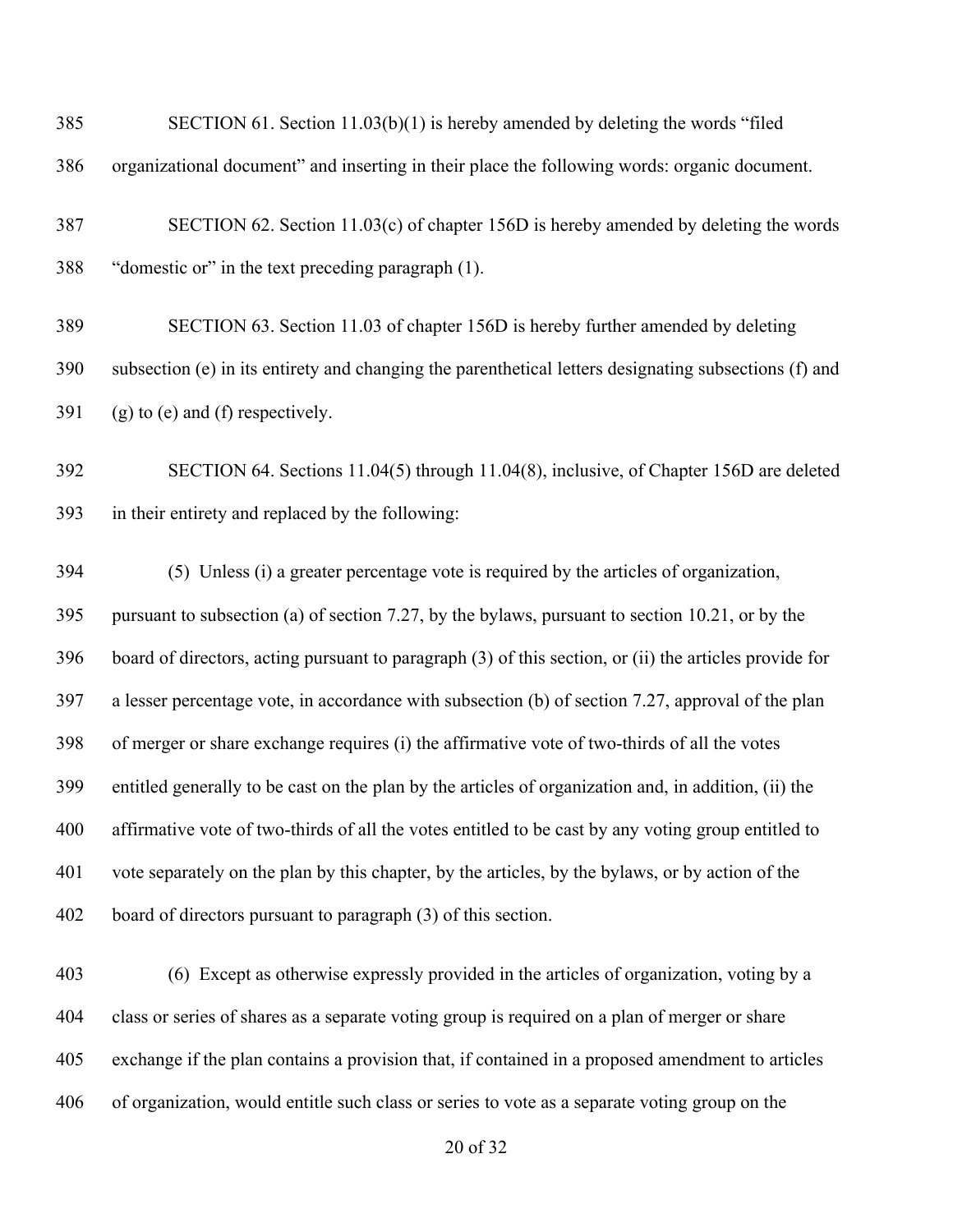proposed amendment under section 10.04; provided however, that (i) receipt of shares of a class or series of shares in exchange for shares pursuant to a plan of merger or share exchange involving each outstanding class and series shall not entitle holders of the exchanged class or series to vote as a separate voting group based solely on the grounds that they are receiving shares of a different issuer or that paragraph (1) or (5) of section 10.04 would apply if the change were contained in a proposed amendment to the articles of organization, and (ii) if the proposed provision would, as an amendment, entitle two or more classes or series of shares to vote separately but would affect those classes or series in the same or a substantially similar way, the shares of all such classes or series shall, unless the articles of organization provide otherwise, vote together as a single voting group on the plan. (7) Unless the articles of organization otherwise provide, approval by the corporation's shareholders of a plan of merger or share exchange is not required if: (i) the corporation will survive the merger or is the acquiring corporation in a share exchange; (ii) except for amendments permitted by section 10.05, its articles of organization will not be changed; (iii) each shareholder of the corporation whose shares were outstanding immediately before the effective date of the merger or share exchange will hold the same number of shares, with identical preferences, limitations, and relative rights, immediately after the effective date of

change; and

 (iv) in the case of a plan of merger, the shares of any class or series of shares of such corporation to be issued or delivered pursuant to the plan of merger (including any shares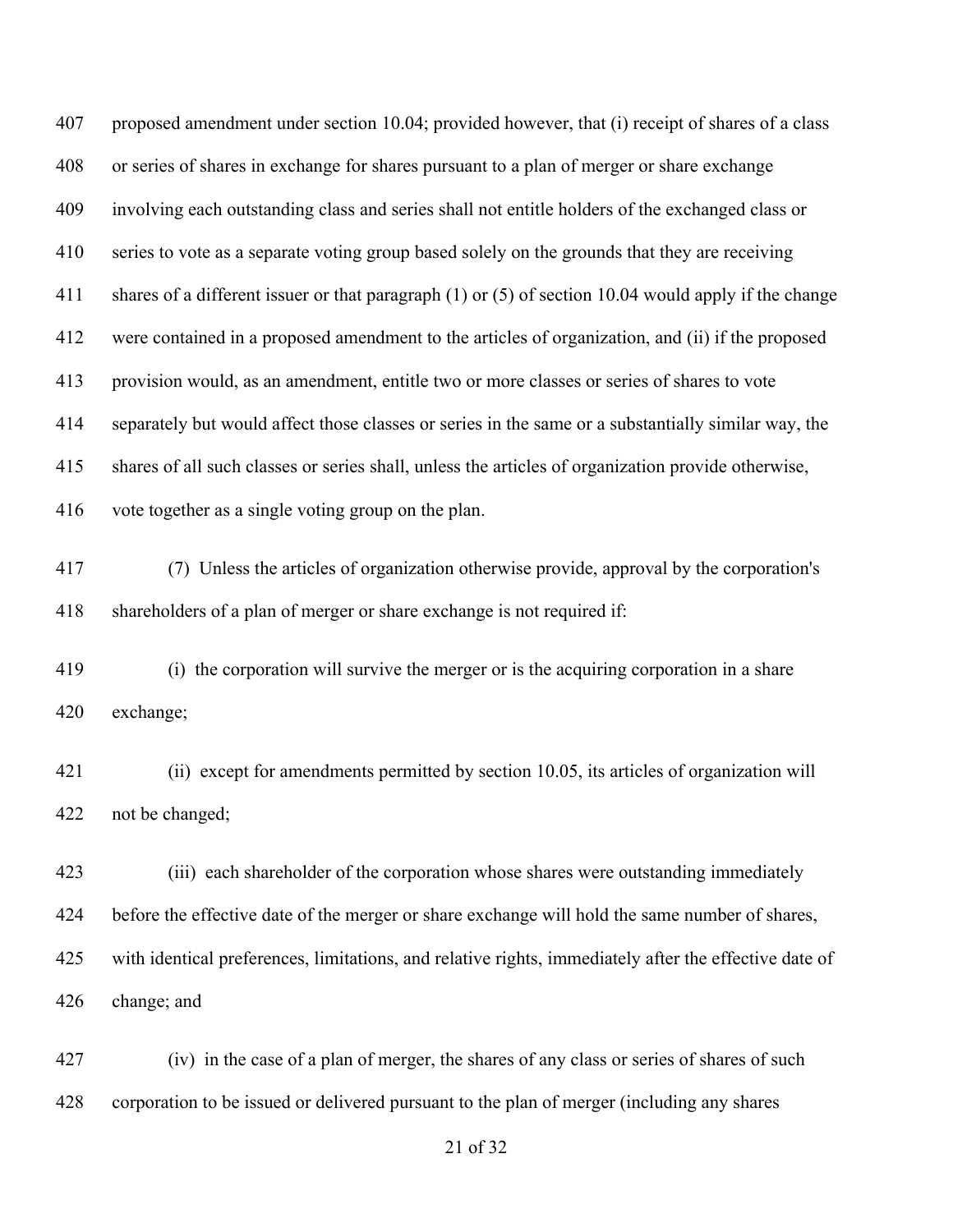issuable upon conversion of convertible securities or exercise of rights issued or delivered pursuant to the plan of merger) does not exceed 20 per cent of the shares of such corporation of the same class or series outstanding immediately before the effective date of the merger.

 (8) If as a result of a merger or share exchange 1 or more shareholders of a domestic corporation would become subject to owner liability for the debts, obligations or liabilities of any other person or entity, approval of the plan of merger or share exchange shall require the execution, by each such shareholder, of a separate written consent to become subject to such owner liability.

 SECTION 65. Section 11.05(a) of chapter 156D is deleted in its entirety and replaced by the following:

 (a) A domestic parent corporation that owns shares of a domestic or foreign subsidiary corporation, and a foreign parent corporation that owns shares of a domestic subsidiary corporation, in each case that carry at least 90 per cent of the voting power of each class and series of the outstanding shares of the subsidiary that have voting power, may merge the subsidiary into itself or into another such subsidiary, or merge itself into the subsidiary, without the approval of the board of directors or shareholders of the subsidiary unless the laws of the foreign jurisdiction or jurisdictions under which the parent or the subsidiary is organized or the articles of organization of any of the corporations otherwise provide.

 SECTION 66. Section 11.06(c) of chapter 156D is hereby amended by deleting the words "or share exchange" each of the three times they appear in that subsection.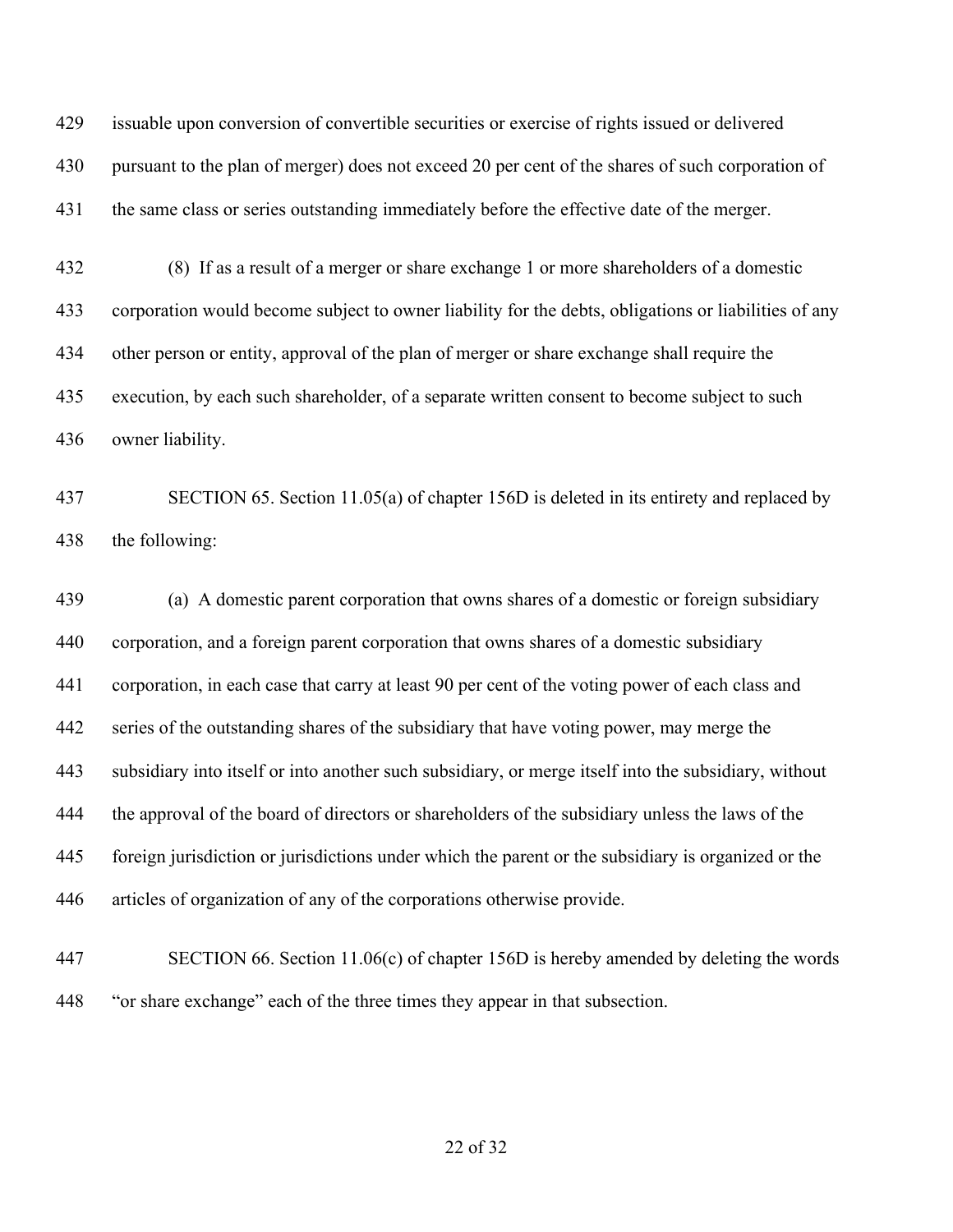| 449 | SECTION 67. The first sentence of section 11.08(b) of chapter 156D is hereby amended                   |
|-----|--------------------------------------------------------------------------------------------------------|
| 450 | by deleting the word "with" the first time it appears and inserting in its place the following word:   |
| 451 | by.                                                                                                    |
| 452 | SECTION 68. Section $12.01(a)(3)$ of chapter 156D is deleted in its entirety and replaced              |
| 453 | by the following:                                                                                      |
| 454 | (3)<br>transfer any or all of its assets to one or more domestic or foreign business                   |
| 455 | corporations or domestic or foreign other entities all of the shares or interests of which             |
| 456 | are owned, directly or indirectly, by the corporation; or                                              |
| 457 | SECTION 69. Section 12.02(e) of chapter 156D is deleted in its entirety and replaced by                |
| 458 | the following:                                                                                         |
| 459 | (e) Unless (1) a greater percentage vote is required by the articles of organization,                  |
| 460 | pursuant to subsection (a) of section 7.27, by the bylaws, pursuant to section 10.21, or by the        |
| 461 | board of directors, acting pursuant to subsection (b) of this section, or (2) the articles provide for |
| 462 | a lesser percentage vote, in accordance with subsection (b) of section 7.27, approval of the           |
| 463 | transaction requires (i) the affirmative vote of two-thirds of all the votes entitled generally to be  |
| 464 | cast on the matter by the articles of organization and, in addition, (ii) the affirmative vote of two- |
| 465 | thirds of all the votes entitled to be cast by any voting group entitled to vote separately on the     |
| 466 | matter by the articles, by the bylaws, or by action of the board of directors pursuant to subsection   |
| 467 | (b) of this section.                                                                                   |
| 468 | SECTION 70. Section 13.01 of chapter 156D is hereby amended by deleting the                            |
| 469 | definition of "Marketable securities" and by inserting in its place the following definition:          |
|     |                                                                                                        |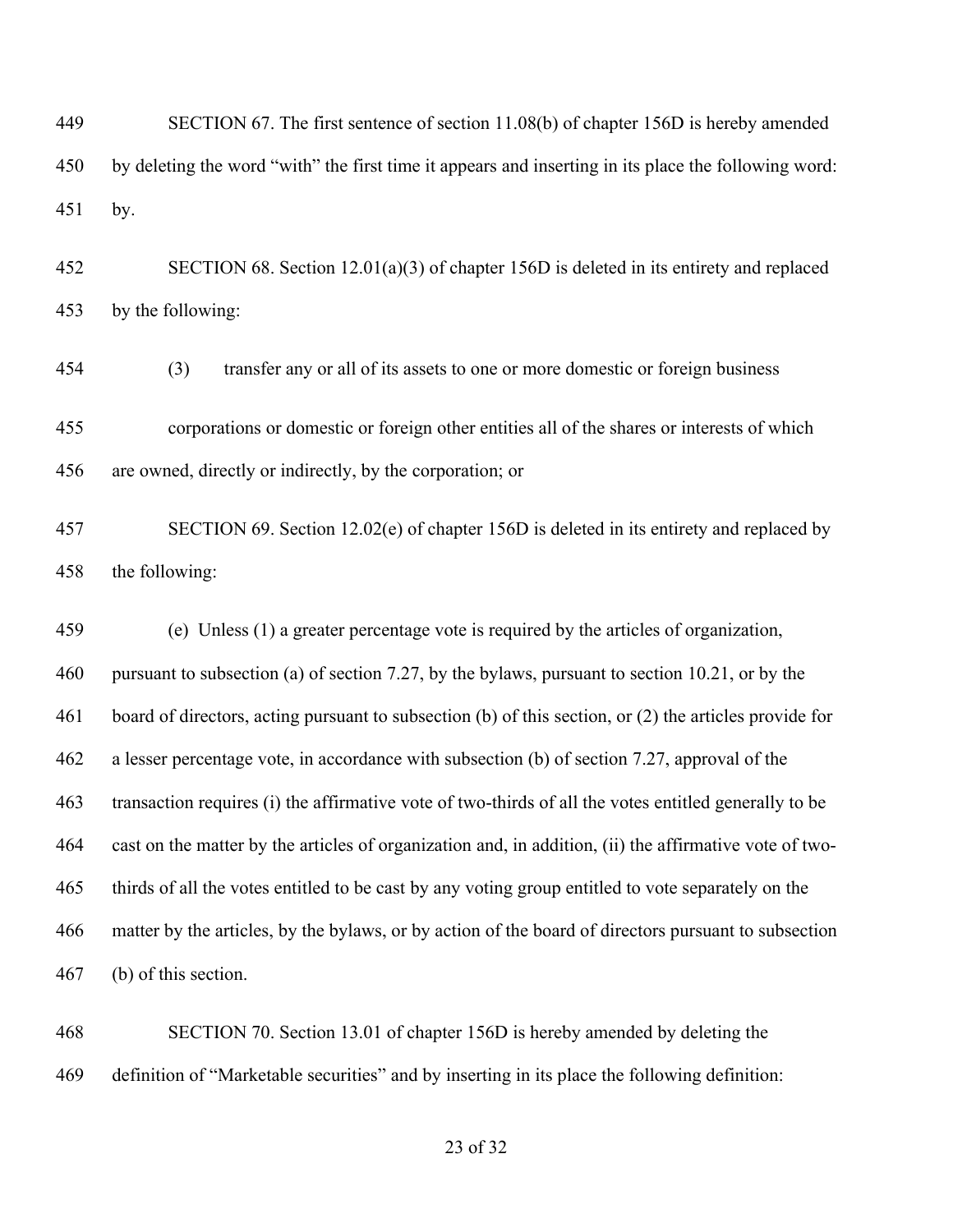"Marketable securities",

 (a) securities held of record by, or by financial intermediaries or depositories on behalf of, at least 1,000 persons, which are

(1) listed on a national securities exchange; or

 (2) listed on a regional securities exchange or traded in an interdealer quotation or other trading system and are of a class or series that has at least 250,000 shares outstanding with a market value of at least \$5,000,000, excluding in each case shares owned by officers, directors and affiliates; or

 (b) securities issued by an open end management investment company registered under the Investment Company Act of 1940 that may be redeemed at the option of the holder at net asset value.

 SECTION 71. Section 13.02(a) of chapter 156D is deleted in its entirety and replaced by the following:

 (a) A shareholder is entitled to appraisal rights, and to obtain payment of the fair value of his shares, in the event of any of the following corporate or other actions:

 (1) consummation of a plan of merger to which the corporation is a party if shareholder approval is required for the merger by section 11.04 or the articles of organization or if the corporation is a subsidiary and the merger is governed by section 11.05, unless, in either case, (A) all shareholders are to receive only cash for their shares in amounts proportionate to what they would receive upon a dissolution of the corporation or, in the case of shareholders already holding marketable securities in the merging corporation, only marketable securities of the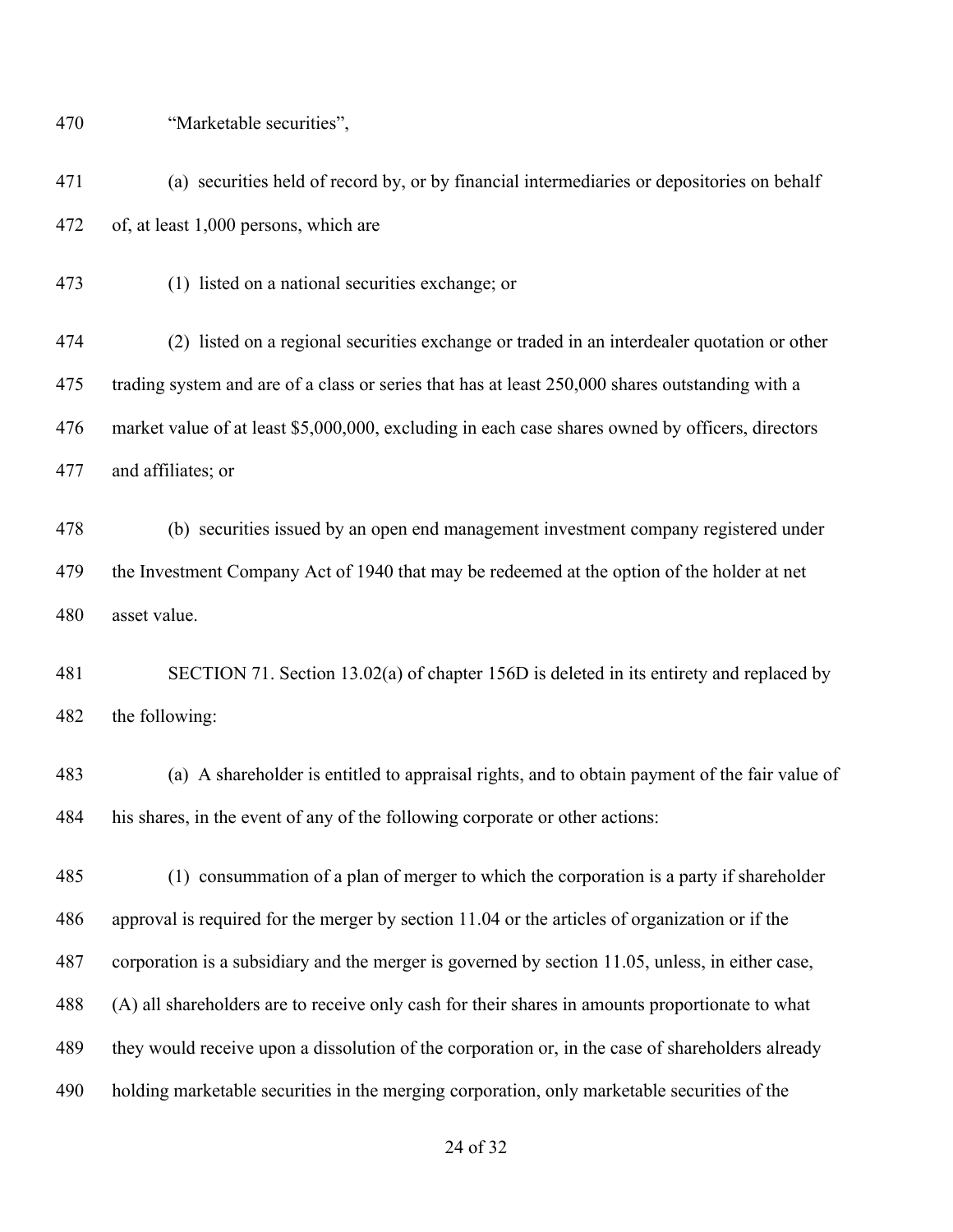surviving corporation, marketable securities of the parent in the case of a merger with a subsidiary and/or cash and (B) no director, officer or controlling shareholder has a direct or indirect material financial interest in the merger other than (i) in his capacity as a shareholder of the corporation, (ii) in his capacity as a director, officer, employee or consultant of either the merging or the surviving corporation or of any affiliate of the surviving corporation if his financial interest is pursuant to bona fide arrangements with either corporation or any such affiliate, or (iii) in any other capacity provided that the shareholder does not own shares entitled to cast more than five percent of all votes entitled to be cast by holders of all classes and series of shares either generally or on the plan of merger;

 (2) consummation of a plan of share exchange in which his shares are included unless (A) both his existing shares and the shares, obligations or other securities to be acquired by him are marketable securities; and (B) no director, officer or controlling shareholder has a direct or indirect material financial interest in the share exchange other than (i) in his capacity as a shareholder of the corporation whose shares are to be exchanged, (ii) in his capacity as a director, officer, employee or consultant of either the corporation whose shares are to be exchanged or the acquiring corporation or of any affiliate of the acquiring corporation if his financial interest is pursuant to bona fide arrangements with either corporation or any such affiliate, or (iii) in any other capacity provided that the shareholder does not own shares entitled to cast more than five percent of all votes entitled to be cast by holders of all classes and series of shares to be exchanged pursuant to the plan of share exchange;

 (3) consummation of a disposition of property pursuant to section 12.02 or a disposition of all, or substantially all, of the property of a corporation in dissolution, unless: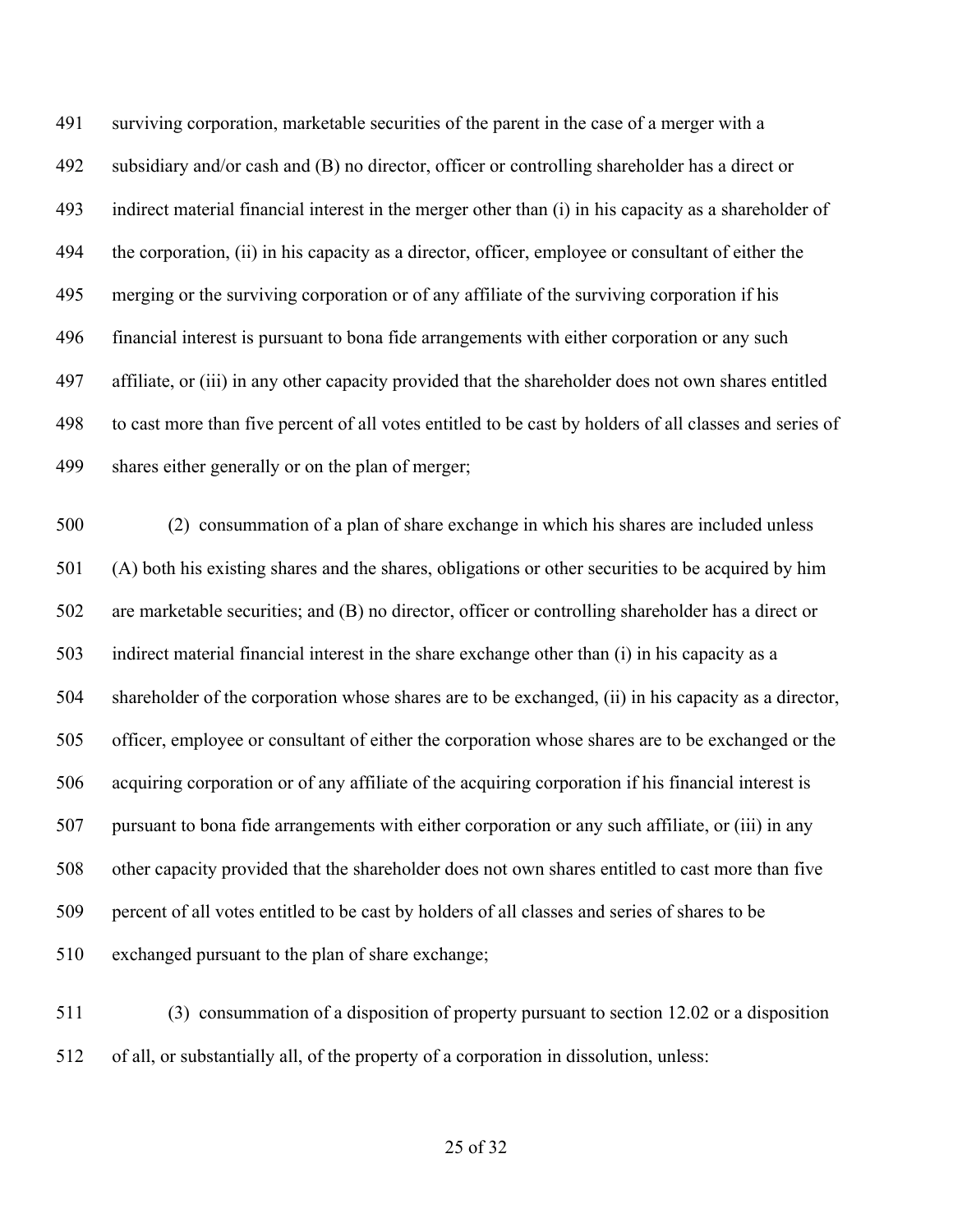(i) his shares are then redeemable by the corporation at a price not greater than the cash to be received in exchange for his shares; or

(ii) the disposition is pursuant to court order; or

 (iii) in the case of a disposition of all, or substantially all, of the property of the corporation subject to section 12.02, approval of shareholders for the disposition is conditioned upon the dissolution of the corporation and the distribution in cash or, if his shares are marketable securities, in marketable securities and/or cash, of substantially all of its net assets, in excess of a reasonable amount reserved to meet unknown claims under section 14.07, to the shareholders in accordance with their respective interests within one year after the disposition and no director, officer or controlling shareholder has a direct or indirect material financial interest in the disposition other than (i) in his capacity as a shareholder of the corporation, (ii) in his capacity as a director, officer, employee or consultant of either the corporation or the acquiring corporation or of any affiliate of the acquiring corporation if his financial interest is pursuant to bona fide arrangements with either corporation or any such affiliate, or (iii) in any other capacity provided that the shareholder does not own shares entitled to cast more than five percent of all votes entitled to be cast by holders of all classes and series of shares either generally or on the disposition;

 (4) an amendment of the articles of organization that materially and adversely affects rights in respect of a shareholder's shares because it:

 (i) creates, alters or abolishes the stated rights or preferences of the shares with respect to distributions or to dissolution, including making non-cumulative in whole or in part a dividend theretofore stated as cumulative;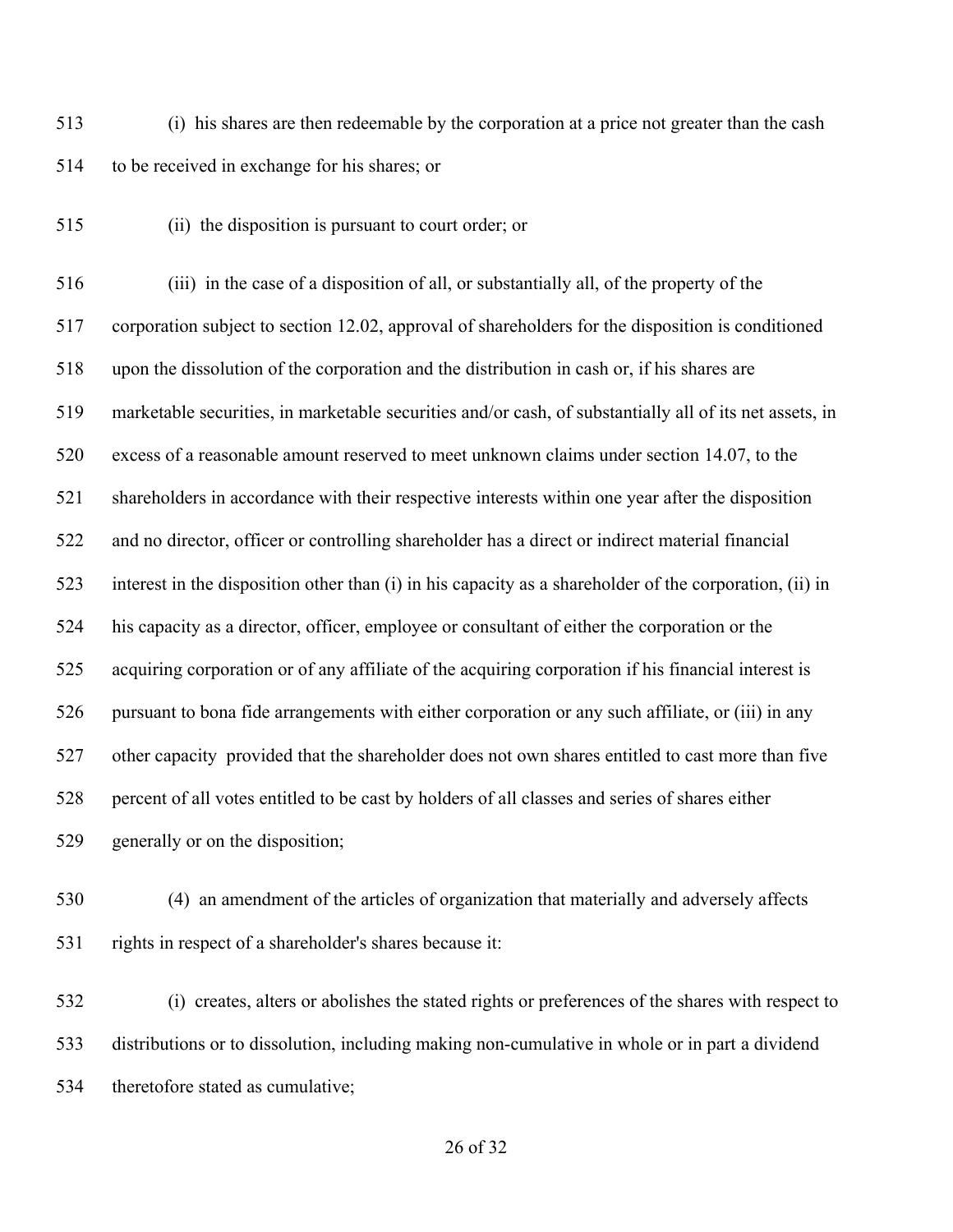(ii) creates, alters or abolishes a stated right in respect of conversion or redemption,

including any provision relating to any sinking fund or purchase, of the shares;

 (iii) alters or abolishes a preemptive right of the holder of the shares to acquire shares or other securities;

 (iv) excludes or limits the right of the holder of the shares to vote on any matter, or to cumulate votes, except as such right may be limited by voting rights given to new shares then being authorized of an existing or new class; or

 (v) reduces the number of shares owned by the shareholder to a fraction of a share if the fractional share so created is to be acquired for cash under section 6.04;

 (5) an amendment of the articles of organization or of the bylaws that adds restrictions on the transfer or registration of transfer of any outstanding shares held by the shareholder or amends any pre-existing restrictions on the transfer or registration of transfer of his shares in a manner that is materially adverse to the ability of the shareholder to transfer his shares;

 (6) any corporate action taken pursuant to a shareholder vote to the extent the articles of organization, bylaws or a resolution of the board of directors provides that voting or nonvoting shareholders are entitled to appraisal;

 (7) consummation of a domestication pursuant to subdivision A of Part 9 if the shareholder would have had appraisal rights if the transaction had been effected as a merger;

 (8) consummation of a conversion of the corporation to nonprofit status pursuant to subdivision B of Part 9; or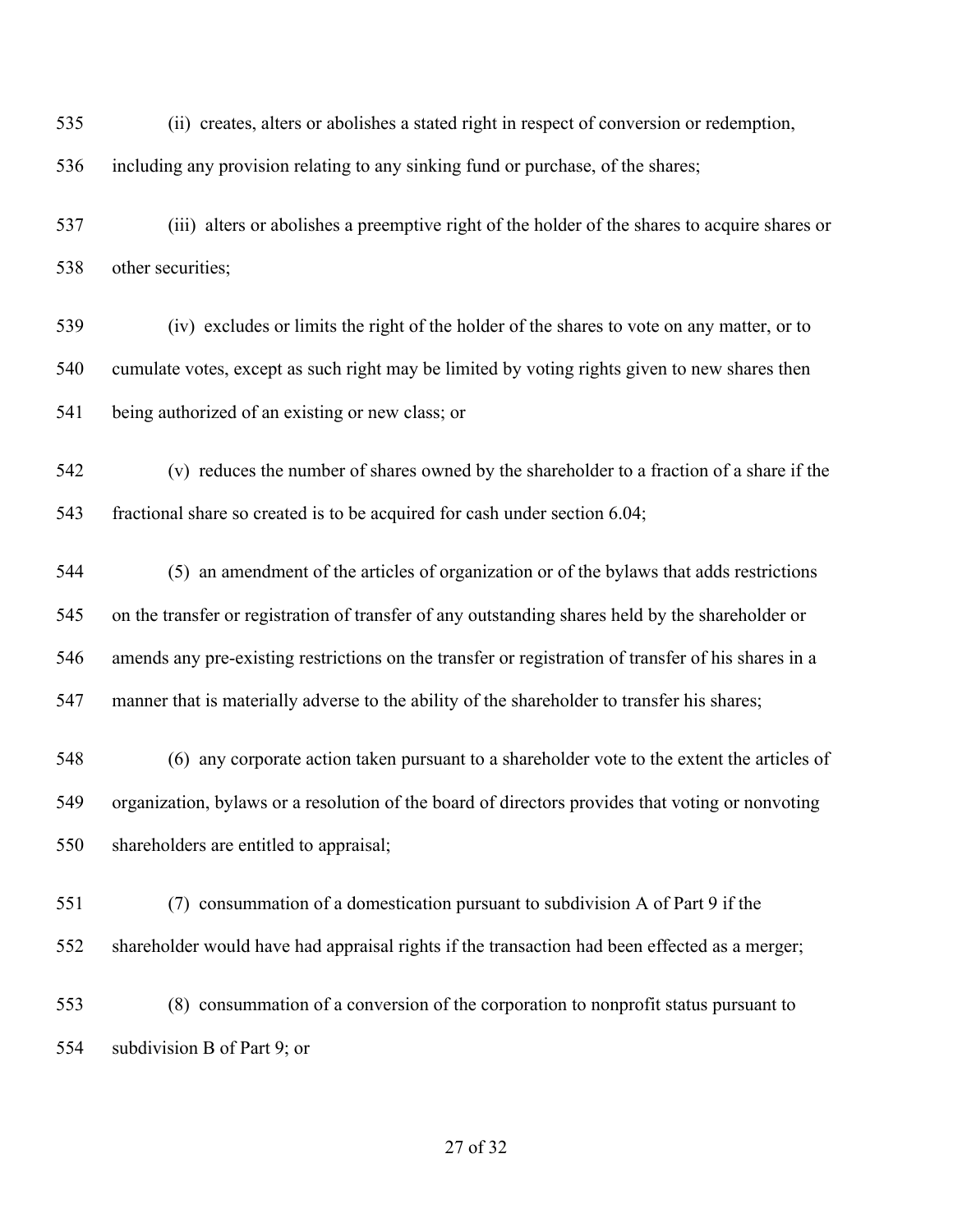(9) consummation of a conversion of the corporation into a form of other entity pursuant to subdivision E of Part 9.

 SECTION 72. Section 13.02(b) of chapter 156D is deleted in its entirety and replaced by the following:

 (b) Except as otherwise provided in subsection (a) of section 13.03, in the event of corporate action specified in paragraphs (1), (2), (3), (7), (8) or (9) of subsection (a), a shareholder may assert appraisal rights only if he seeks them with respect to all of his shares of whatever class or series.

 SECTION 73. Section 13.21(b) of chapter 156D is hereby amended by deleting the word "chapter" and inserting in its place the following word: Part.

 SECTION 74. Section 13.22(b)(3) of chapter 156D is hereby amended by deleting the word "chapter" and inserting in its place the following word: Part.

SECTION 75. Section 13.25(d) of chapter 156D is hereby amended as follows:

By deleting the word "if" and inserting in its place the following word: it

And by deleting the word "deserved" and inserting in its place the following word:

described.

 SECTION 76. Section 13.31(b)(2) of chapter 156D is hereby amended by deleting the word "chapter" and inserting in its place the following word: Part.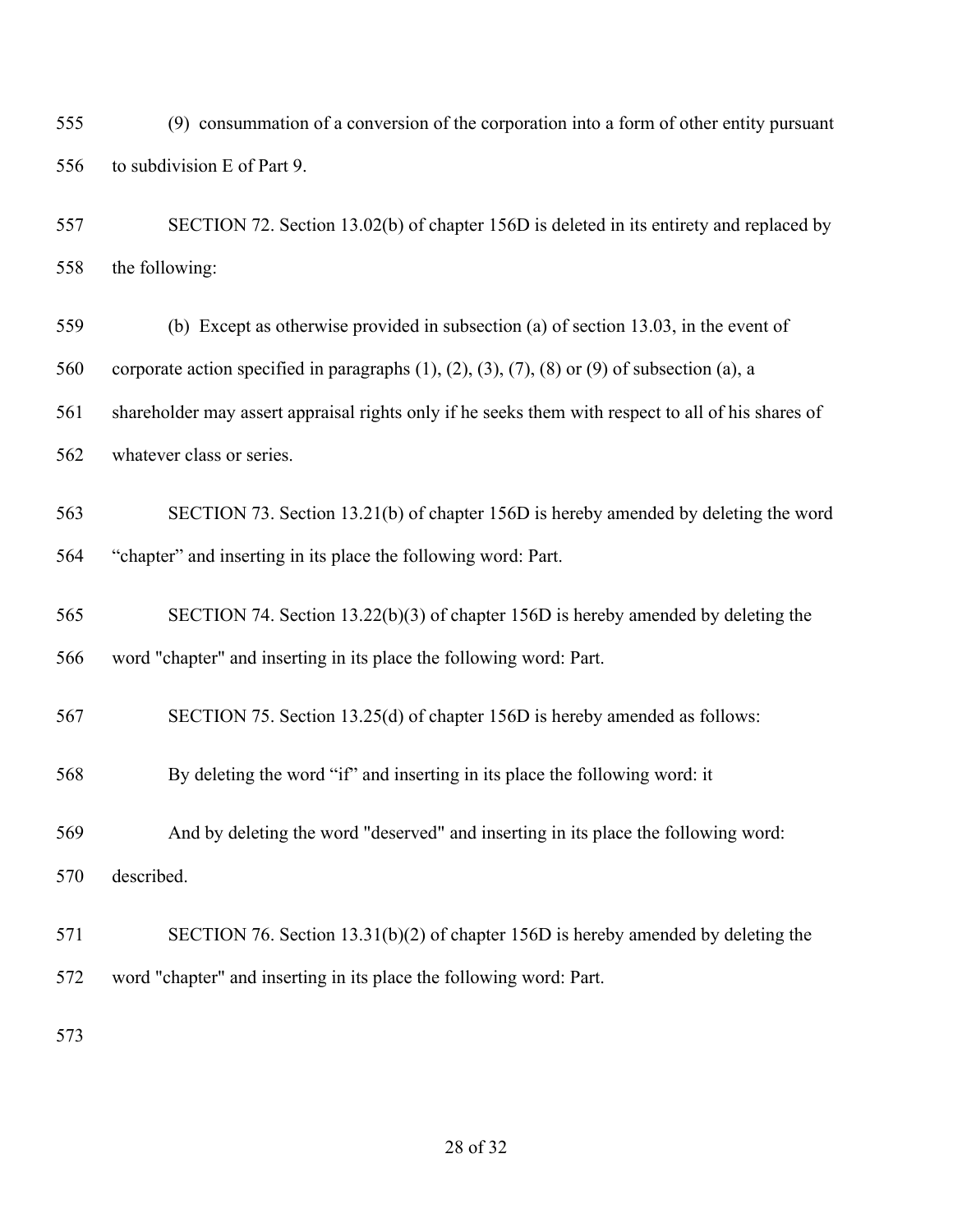SECTION 77. Section 14.06(a) of chapter 156D is hereby amended by deleting the following quoted phrase: ", subject to paragraph (f),".

 SECTION 78. Section 14.09(d) of chapter 156D is hereby amended by deleting the words "if the procedures described in those sections are followed" and inserting in their place the following words: if the procedure described in the section applicable to the claim is followed.

 SECTION 79. Section 14.30(2) of chapter 156D is hereby amended by deleting the phrase "the shareholders holding not less than 40 per cent of the total combined voting power of all the shares of the corporation's stock outstanding and" and inserting in its place the following phrase: shareholders entitled to cast not less than 40 per cent of the total number of votes entitled to be cast by all holders of shares entitled to vote.

 SECTION 80. Section 14.33(b) of chapter 156D is hereby amended by deleting the phrase "sections 14.06 and 14.07." and inserting in its place the following phrase: sections 14.06, 14.07 and 14.08.

 SECTION 81. Section 14.40 of chapter 156D is amended by deleting from both the first and the second sentences of that section the following words: or other appropriate official of the commonwealth.

 SECTION 82. Section 15.01(c)(4) of chapter 156D is hereby amended by deleting the word "corporations" and inserting in its place the following word: corporation's.

 SECTION 83. Section 15.03(a)(5) of chapter 156D is hereby amended by deleting the word "agents" and inserting in its place the following word: agent's.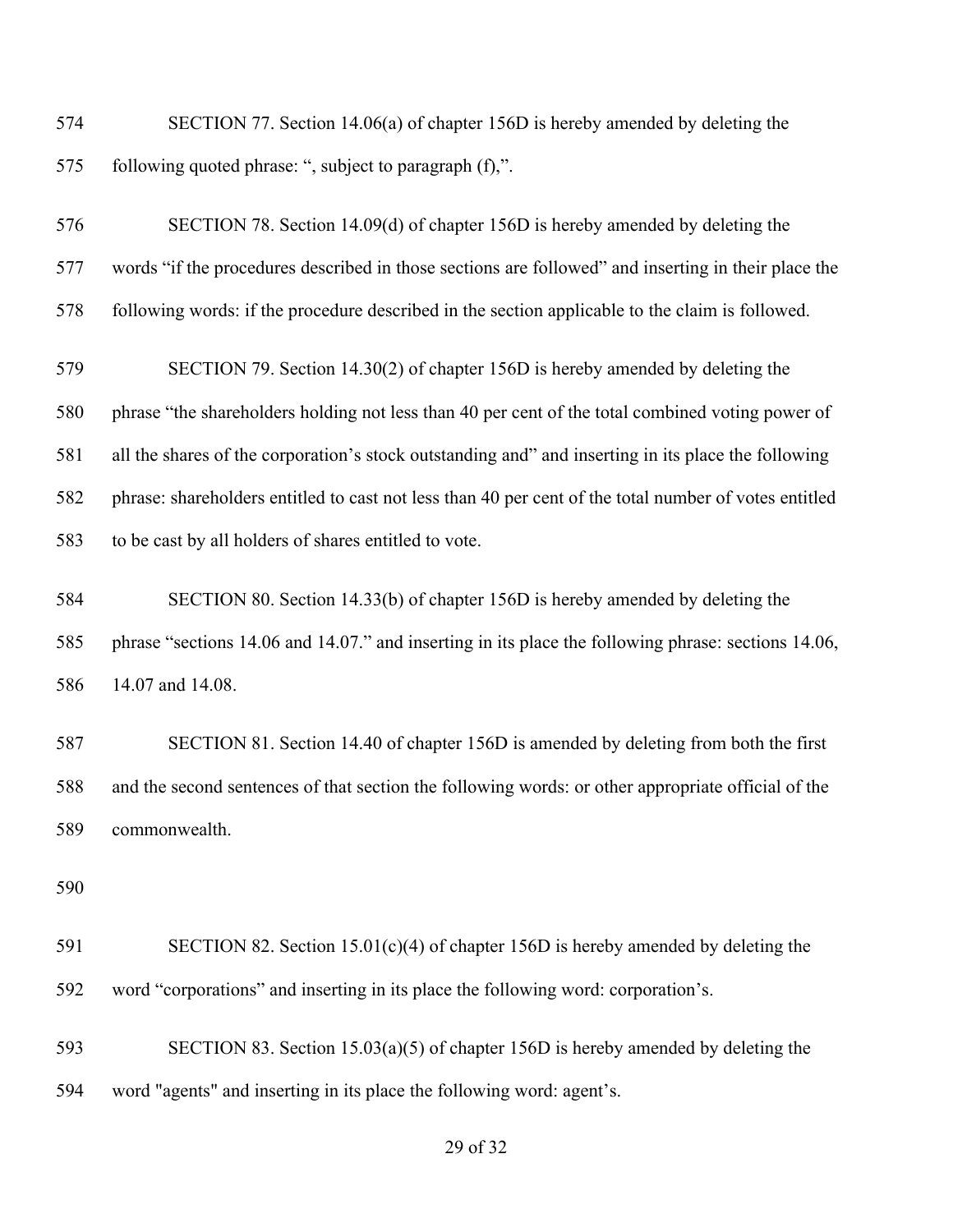| 595 | SECTION 84. Section 15.04(d) of chapter 156D is hereby amended by inserting after the    |
|-----|------------------------------------------------------------------------------------------|
| 596 | word "information" the following word: in.                                               |
| 597 | SECTION 85. The first sentence of Section 15.05(c) of chapter 156D is hereby amended     |
| 598 | as follows:                                                                              |
| 599 | By deleting the word "corporation" and inserting in its place the following word:        |
| 600 | corporation's                                                                            |
| 601 | And by deleting the word "stockholders" and inserting in its place the following word:   |
| 602 | shareholders.                                                                            |
| 603 | SECTION 86. Section 15.07 of Chapter 156D is deleted in its entirety and replaced by     |
| 604 | the following:                                                                           |
| 605 | Section 15.07. REGISTERED OFFICE AND REGISTERED AGENT OF FOREIGN                         |
| 606 | <b>CORPORATION</b>                                                                       |
| 607 | Each foreign corporation authorized to transact business in the commonwealth shall       |
| 608 | continuously maintain in the commonwealth:                                               |
| 609 | (1) a registered office that may, but need not, be the same as any of its places of      |
| 610 | business; and                                                                            |
| 611 | (2) a registered agent, who may be any of the following individuals or entities whose    |
| 612 | business office is also the registered office of the foreign corporation:                |
| 613 | (i) an individual who resides in the commonwealth and whose business office is identical |
| 614 | with the registered office;                                                              |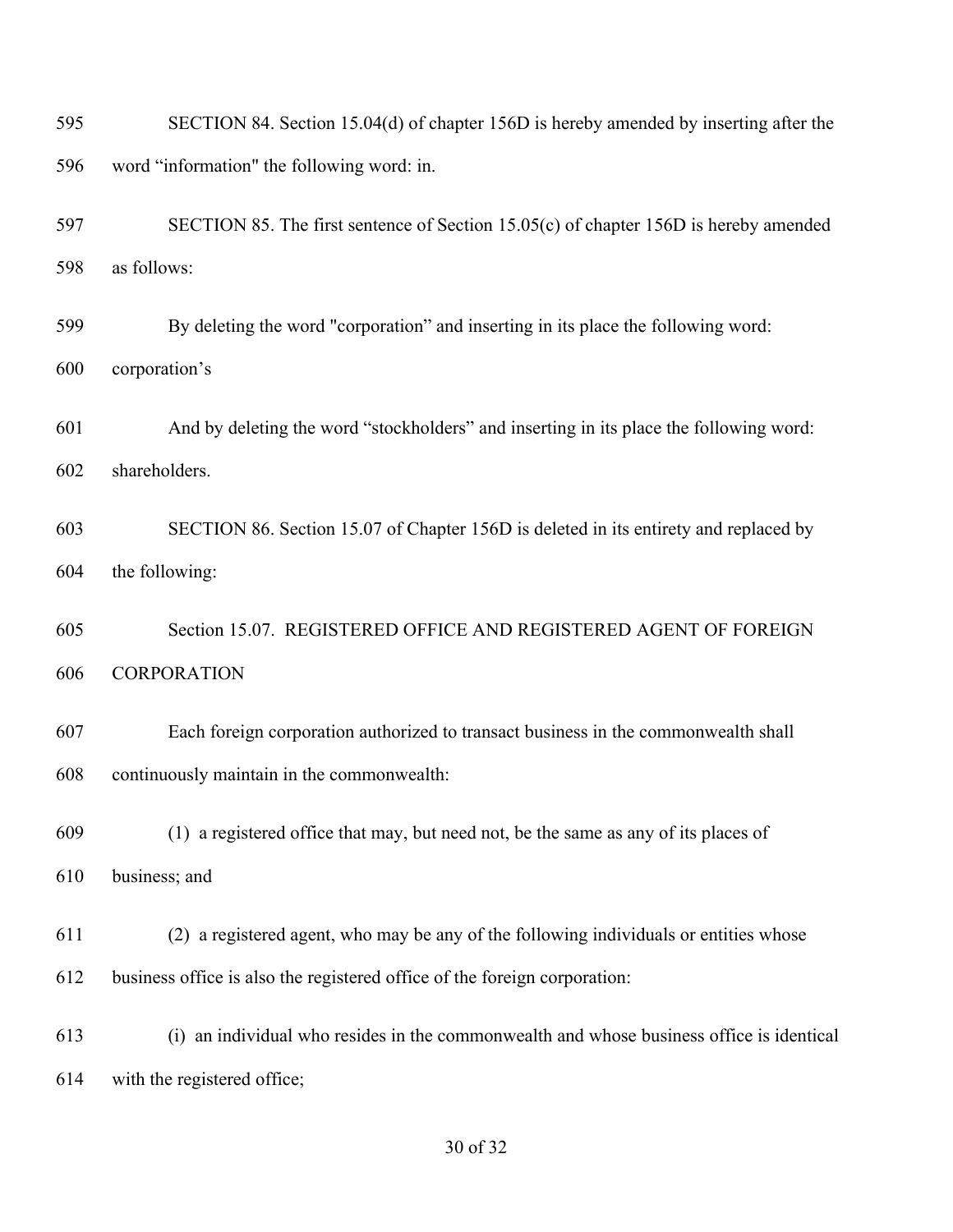| 615 | (ii) a domestic business corporation or a domestic nonprofit corporation;                     |
|-----|-----------------------------------------------------------------------------------------------|
| 616 | (iii) a foreign business or nonprofit corporation authorized to transact business in the      |
| 617 | commonwealth; or                                                                              |
| 618 | (iv) a domestic other entity or a foreign other entity authorized to transact business in the |
| 619 | commonwealth.                                                                                 |
| 620 | SECTION 87. Section 15.30 of chapter 156D is hereby amended as follows:                       |
| 621 | By deleting the words "requiring the filing of reports with" and inserting in their           |
| 622 | place the following words: requiring the submission or delivery of reports to                 |
| 623 | And by inserting after "or chapter 63" the following words: of the General Laws.              |
| 624 | SECTION 88. Section 15.31(b) of chapter 156D is hereby amended as follows:                    |
| 625 | By deleting the words "that each ground determined by the secretary" and inserting in         |
| 626 | their place the following words: that the ground                                              |
| 627 | And by deleting the word "corporations" and inserting in its place the following word:        |
| 628 | corporation's.                                                                                |
| 629 | SECTION 89. Section 15.31(d) of chapter 156D is hereby amended by deleting the word           |
| 630 | "corporations" and inserting in its place the following word: corporation's.                  |
| 631 | SECTION 90. Section 15.32(a) of chapter 156D is hereby amended as follows:                    |
| 632 | By deleting in the text preceding paragraph (1) the phrase "section 15.30" and inserting      |
| 633 | in its place the following phrase: section 15.31                                              |